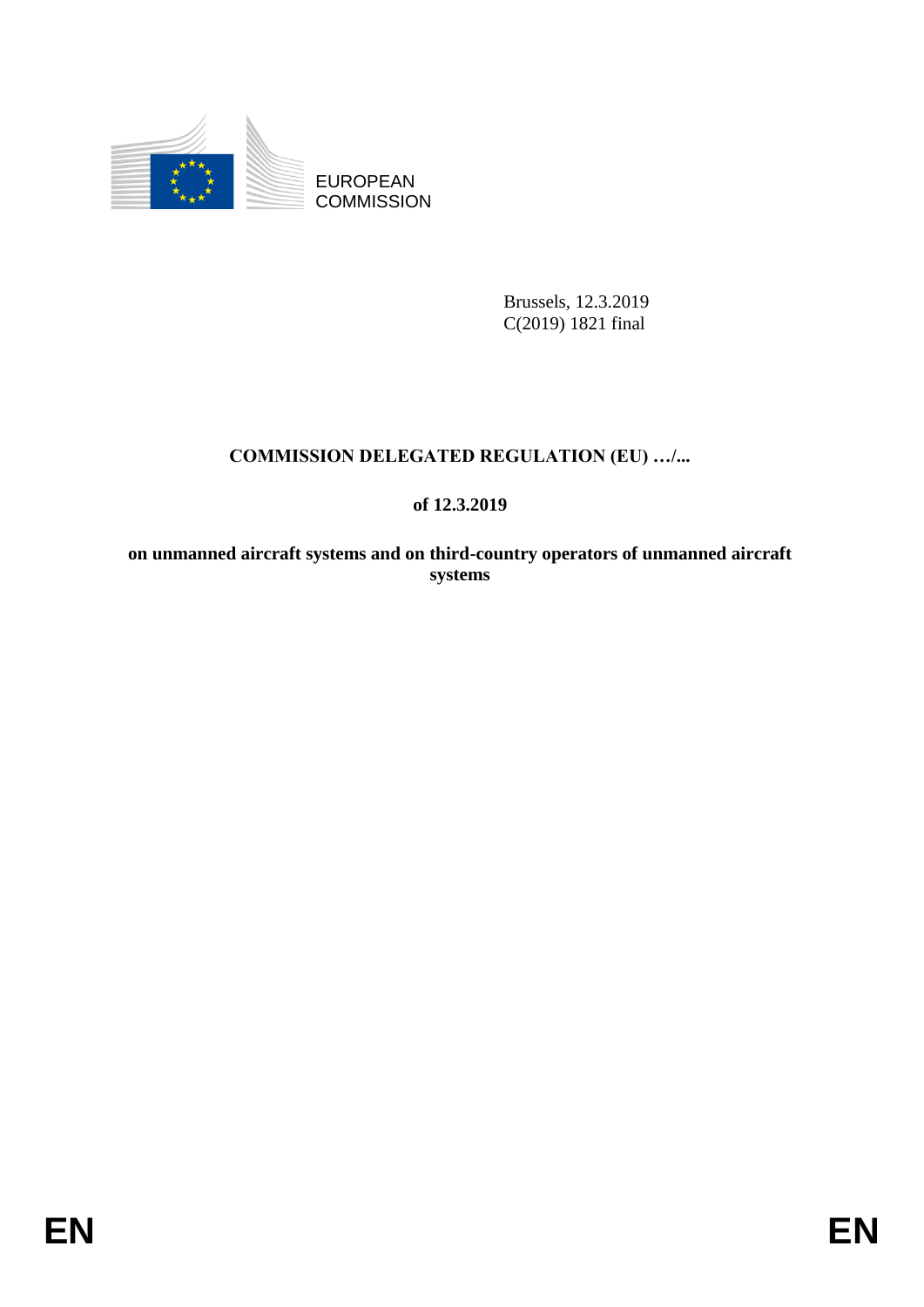## **EXPLANATORY MEMORANDUM**

## **1. CONTEXT OF THE DELEGATED ACT**

With the adoption of the EASA new basic Regulation, the EU is competent for all unmanned aircraft, irrespective of their weight. Consequently, it is necessary to set out the requirements that address the risks posed by the operation of such unmanned aircraft, taking full account of other applicable Union harmonisation legislation, as well as the type of aircraft and category of operations concerned. The main objective of this initiative is to establish detailed rules for unmanned aircraft where it concerns their design, engines, propellers, parts, and equipment to control the aircraft remotely.

## **2. CONSULTATIONS PRIOR TO THE ADOPTION OF THE ACT**

In accordance with Article 128(4) of Regulation (EU) 2018/1139, before adopting a delegated act, the Commission consulted experts designated by each Member State in accordance with principles laid down in the Interinstitutional Agreement of 13 April 2016 on Better Law-Making. The draft of the delegated act was presented to the Air Safety experts group, which includes representatives from the Member States at its meetings in October and December 2018. The draft of the delegated act is based on the final opinion produced by EASA on 6 February 2018 which followed its Notice of Proposed Amendment for a new regulation on drones and which has been supported by an impact assessment and stakeholder consultations.

## **3. LEGAL ELEMENTS OF THE DELEGATED ACT**

The Commission is empowered to adopt delegated acts, in accordance with Article 128, laying down detailed rules with regard to the necessary features and functionalities related to unmanned aircraft.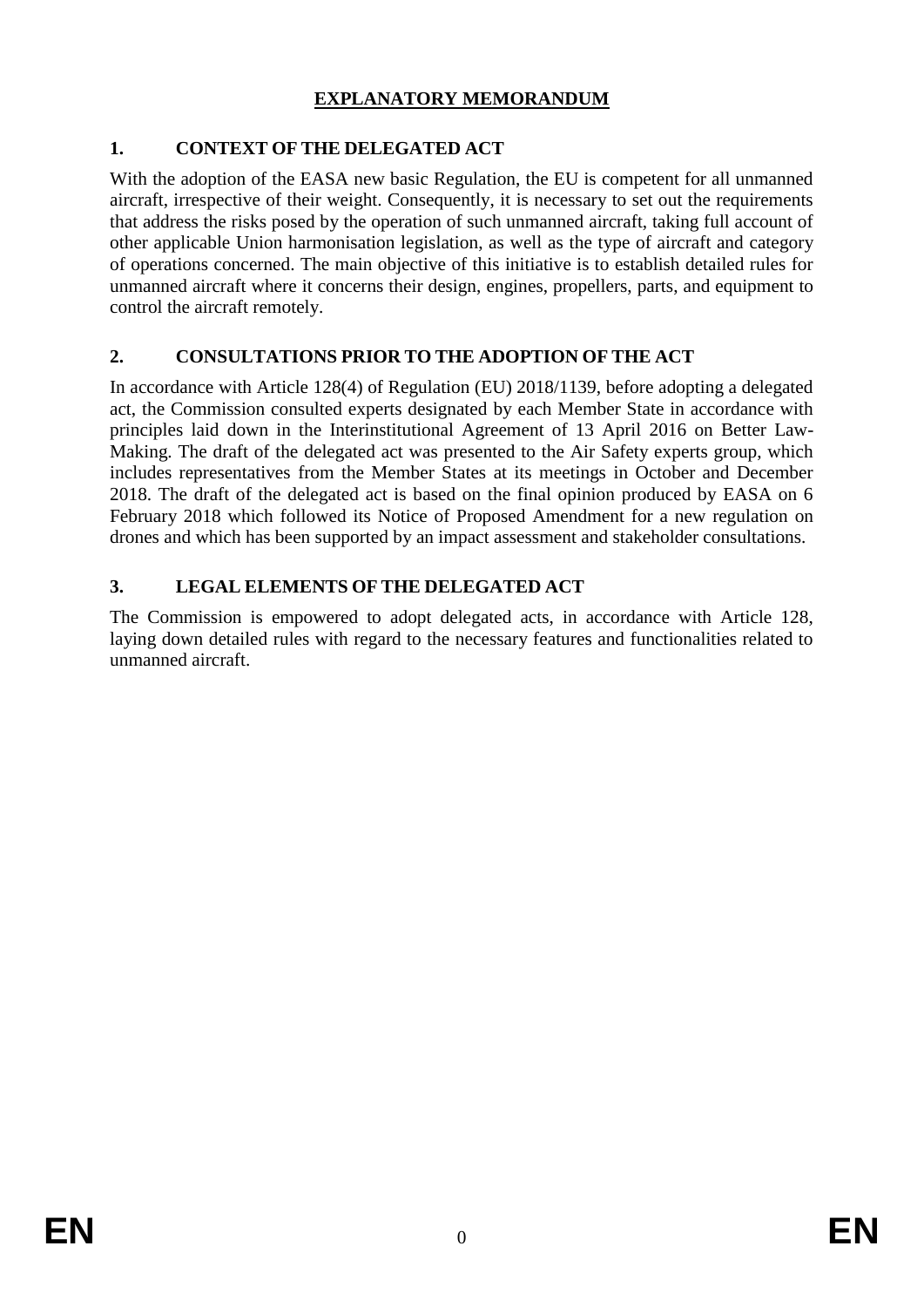#### **COMMISSION DELEGATED REGULATION (EU) …/...**

#### **of 12.3.2019**

#### **on unmanned aircraft systems and on third-country operators of unmanned aircraft systems**

#### THE EUROPEAN COMMISSION,

Having regard to the Treaty on the Functioning of the European Union,

Having regard to Regulation (EU) 2018/1139 of the European Parliament and of the Council of 4 July 2018 on common rules in the field of civil aviation and establishing a European Union Aviation Safety Agency, and amending Regulations (EC) No 2111/2005, (EC) No 1008/2008, (EU) No 996/2010, (EU) No 376/2014 and Directives 2014/30/EU and 2014/53/EU of the European Parliament and of the Council, and repealing Regulations (EC) No 552/2004 and (EC) No 216/2008 of the European Parliament and of the Council and Council Regulation (EEC) No  $3922/91<sup>1</sup>$ , and in particular Article 58 and Article 61 thereof,

#### Whereas:

- (1) The unmanned aircraft systems ('UAS') whose operation presents the lowest risks and that belong to the 'open' category of operations should not be subject to classic aeronautical compliance procedures. The possibility to establish Community harmonisation legislation as referred to in paragraph 6 of Article 56 of Regulation (EU) 2018/1139 should be used for those UAS. Consequently, it is necessary to set out the requirements that address the risks posed by the operation of those UAS, taking full account of other applicable Union harmonisation legislation.
- (2) These requirements should cover the essential requirements provided for in Article 55 of Regulation (EU) 2018/1139, in particular as regards the specific features and functionalities necessary to mitigate risks pertaining to the safety of the flight, privacy, and protection of personal data, security or the environment, arising from the operation of these UAS.
- (3) When manufacturers place a UAS on the market with the intention to make it available for operations under the 'open' category and therefore affix a class identification label on it, they should ensure compliance of the UAS with the requirements of that class.
- (4) Considering the good level of safety achieved by model aircraft already made available on the market, it is appropriate to create the C4 class of UAS which should not be subject to disproportionate technical requirements for the benefit of model aircraft operators.
- (5) This Regulation should also apply to UAS, which are considered as toys within the meaning of Directive 2009/48/EC of the European Parliament and of the Council<sup>2</sup>. Those UAS should also comply with Directive 2009/48/EC. That compliance

 $\mathbf{1}$ OJ L 212, 22.8.2018, p.1.

<sup>&</sup>lt;sup>2</sup> Directive 2009/48/EC of the European Parliament and of the Council of 18 June 2009 on the safety of toys (OJ L 170, 30.6.2009, p. 1).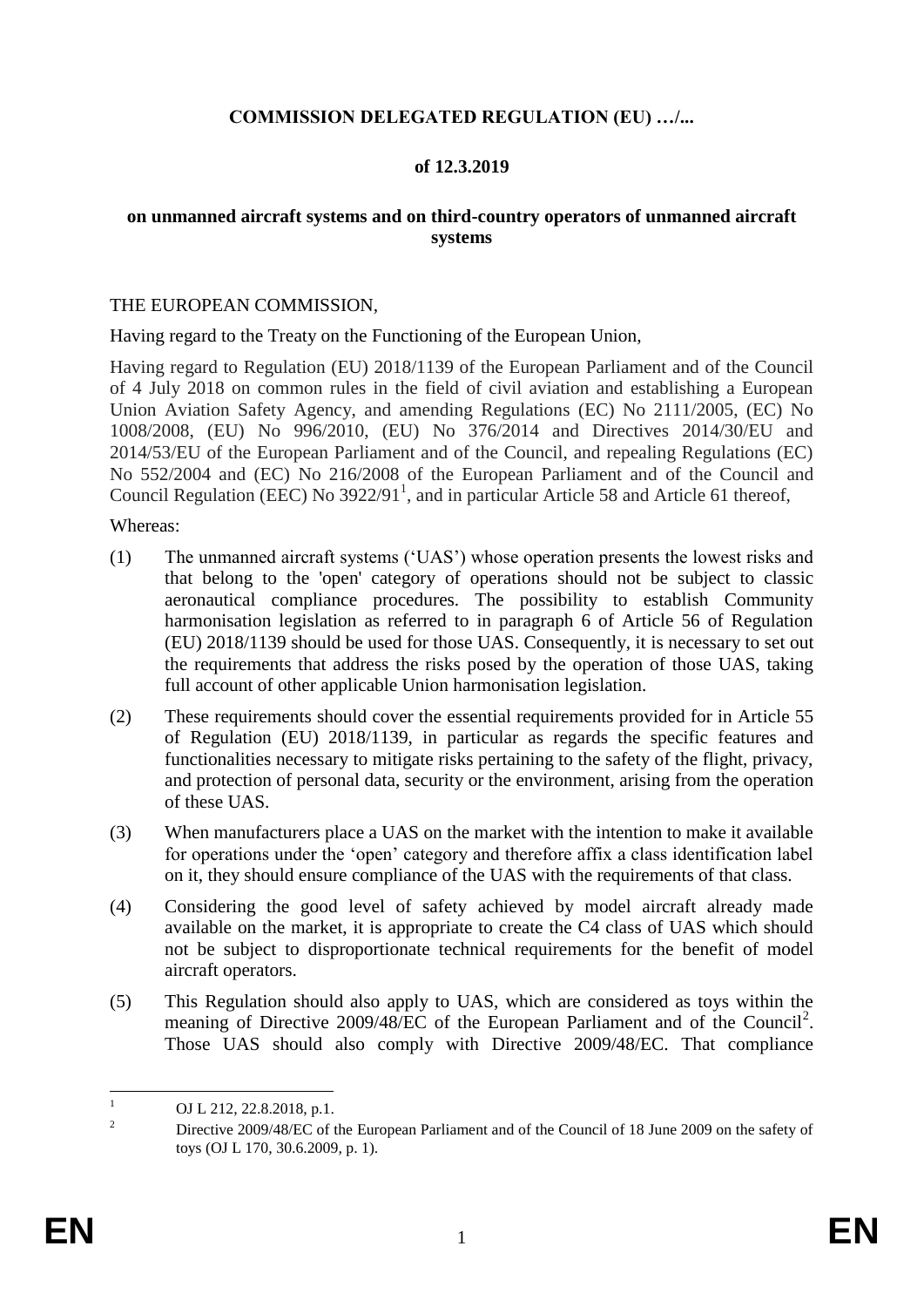requirement should be taken into account when defining additional safety requirements under this Regulation.

- (6) UAS that are not toys within the meaning of Directive 2009/48/EC should comply with the relevant essential health and safety requirements set out in Directive  $2006/42/EC$  of the European Parliament and of the Council<sup>3</sup> in so far as this Directive applies to them, to the extent that those health and safety requirements are not intrinsically linked to the safety of the flight by UAS. Where those health and safety requirements are intrinsically linked to the safety of the flight, only this Regulation should apply.
- (7) Directive  $2014/30/EU^4$  and Directive  $2014/53/EU^5$  of the European Parliament and of the Council should not apply to unmanned aircraft that are subject to certification according to Regulation (EU) 2018/1139, are exclusively intended for airborne use and intended to be operated only on frequencies allocated by the Radio Regulations of the International Telecommunication Union for protected aeronautical use.
- (8) Directive 2014/53/EU should apply to unmanned aircraft that are not subject to certification and are not intended to be operated only on frequencies allocated by the Radio Regulations of the International Telecommunication Union for protected aeronautical use, if they intentionally emit and/or receive electromagnetic waves for the purpose of radio communication and/or radiodetermination at frequencies below 3000 GHz.
- (9) Directive 2014/30/EU should apply to unmanned aircraft that are not subject to certification and are not intended to be operated only on frequencies allocated by the Radio Regulations of the International Telecommunication Union for protected aeronautical use, if they do not fall within the scope of Directive 2014/53/EU.
- (10) Decision No  $768/2008$ /EC of the European Parliament and of the Council<sup>6</sup> sets out common principles and horizontal provisions intended to apply to marketing of products that are subject to relevant sectorial legislation. In order to ensure consistency with other sectorial product legislation, the provisions on the marketing of UAS intended to be operated in the 'open' category should be aligned with the framework established by Decision 768/2008/EC.
- (11) Directive 2001/95/ $\mathsf{EC}^7$  applies to safety risks of UAS so far as there are no specific provisions with the same objective in rules of Union law governing the safety of the products concerned.
- (12) This Regulation should apply to all forms of supply, including distance selling.

 $\overline{3}$ Directive 2006/42/EC of the European Parliament and of the Council of 17 May 2006 on machinery, and amending Directive 95/16/EC (OJ L 157, 9.6.2006, p. 24).

<sup>&</sup>lt;sup>4</sup> Directive 2014/30/EU of the European Parliament and of the Council of 26 February 2014 on the harmonisation of the laws of the Member States relating to electromagnetic compatibility (OJ L 96, 29.3.2014, p. 79).

<sup>&</sup>lt;sup>5</sup> Directive 2014/53/EU of the European Parliament and of the Council of 16 April 2014 on the harmonisation of the laws of the Member States relating to the making available on the market of radio equipment and repealing Directive 1999/5/EC (OJ L 153, 22.5.2014, p. 62)

<sup>6</sup> Decision No 768/2008/EC of the European Parliament and of the Council of 9 July 2008 on a common framework for the marketing of products, and repealing Council Decision 93/465/EEC (OJ L 218, 13.8.2008, p. 82).

<sup>&</sup>lt;sup>7</sup> Directive 2001/95/EC of the European Parliament and of the Council of 3 December 2001 on general product safety (OJ L 11, 15.1.2002, p. 4).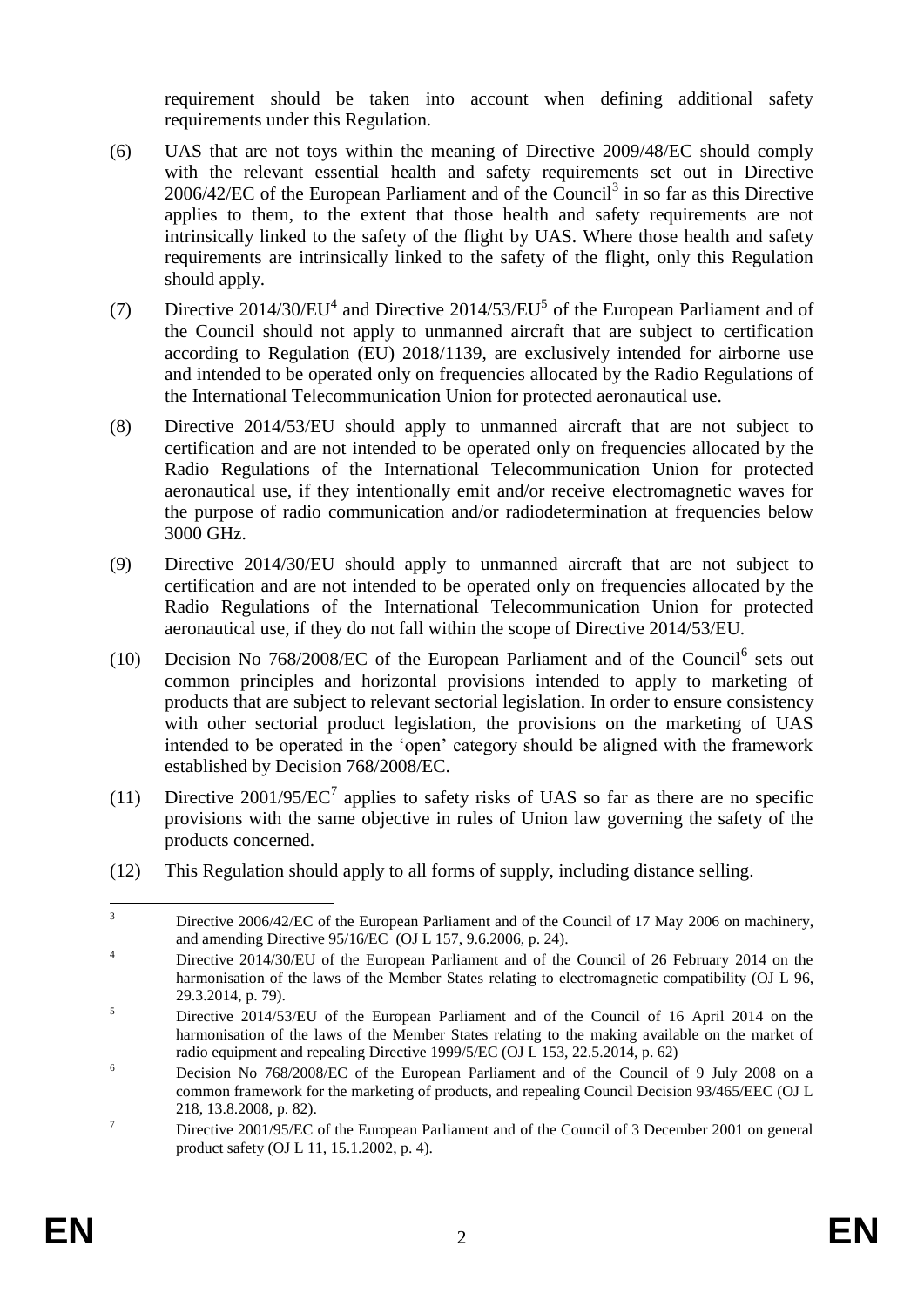- (13) Member States should take the necessary steps to ensure that UAS intended to be operated in the 'open' category are made available on the market and put into service only where they do not compromise the health and safety of persons, domestic animals or property, when normally used.
- (14) In order to provide citizens with high level of environmental protection, it is necessary to limit the noise emissions to the greatest possible extent. Sound power limitations applicable to UAS intended to be operated in the 'open' category might be reviewed at the end of the transitional periods as defined in Regulation (EU) …/… [IR].
- (15) Special attention should be paid to ensure compliance of products in the context of an increase of e-commerce. To that end, Member States should be encouraged to pursue cooperation with the competent authorities in third countries and to develop cooperation between market surveillance authorities and customs authorities. Market surveillance authorities should make use, when possible, of the 'notice and action' procedures and establish cooperation with their national authorities competent for the implementation of Directive 2000/31/EC of the European Parliament and of the Council<sup>8</sup>. They should establish close contacts allowing rapid response with key intermediaries that provide hosting services for products sold online.
- (16) In order to ensure a high level of protection of public interest, such as health safety, and to guarantee fair competition on the Union market, economic operators should be responsible for the compliance of UAS intended to be operated in the 'open' category with the requirements laid down in this Regulation, in relation to their respective roles in the supply and distribution chain. Therefore, it is necessary to provide a clear and proportionate distribution of obligations, which corresponds to the role of each economic operator in the supply and distribution chain.
- (17) In order to facilitate communication between economic operators, national market surveillance authorities and consumers, economic operators supplying or distributing UAS intended to be operated in the 'open' category should provide a website address in addition to the postal address.
- (18) The manufacturer, having detailed knowledge of the design and production process, is best placed to carry out the conformity assessment procedure of UAS intended to be operated in the 'open' category. Conformity assessment should therefore remain solely the obligation of the manufacturer.
- (19) This Regulation should apply to any UAS intended to be operated in the 'open' category that is new to the Union market, whether a new UAS made by a manufacturer established in the Union or a new or second-hand UAS imported from a third country.
- (20) It is necessary to ensure that UAS from third countries entering the Union market comply with the requirements of this Regulation if they are intended to be operated in the 'open' category. In particular, it should be ensured that manufacturers carry out appropriate conformity assessment procedures. Provision should therefore be made for importers to make sure that the UAS they place on the market comply with the requirements of this Regulation and that they do not place on the market UAS which do not comply with these requirements or present a risk. Provision should also be made for importers to make sure that the conformity assessment procedures have been

 $\mathbf{\hat{x}}$ <sup>8</sup> Directive 2000/31/EC of the European Parliament and of the Council of 8 June 2000 on certain legal aspects of information society services, in particular electronic commerce, in the Internal Market ('Directive on electronic commerce') (OJ L 178, 17.7.2000, p. 1).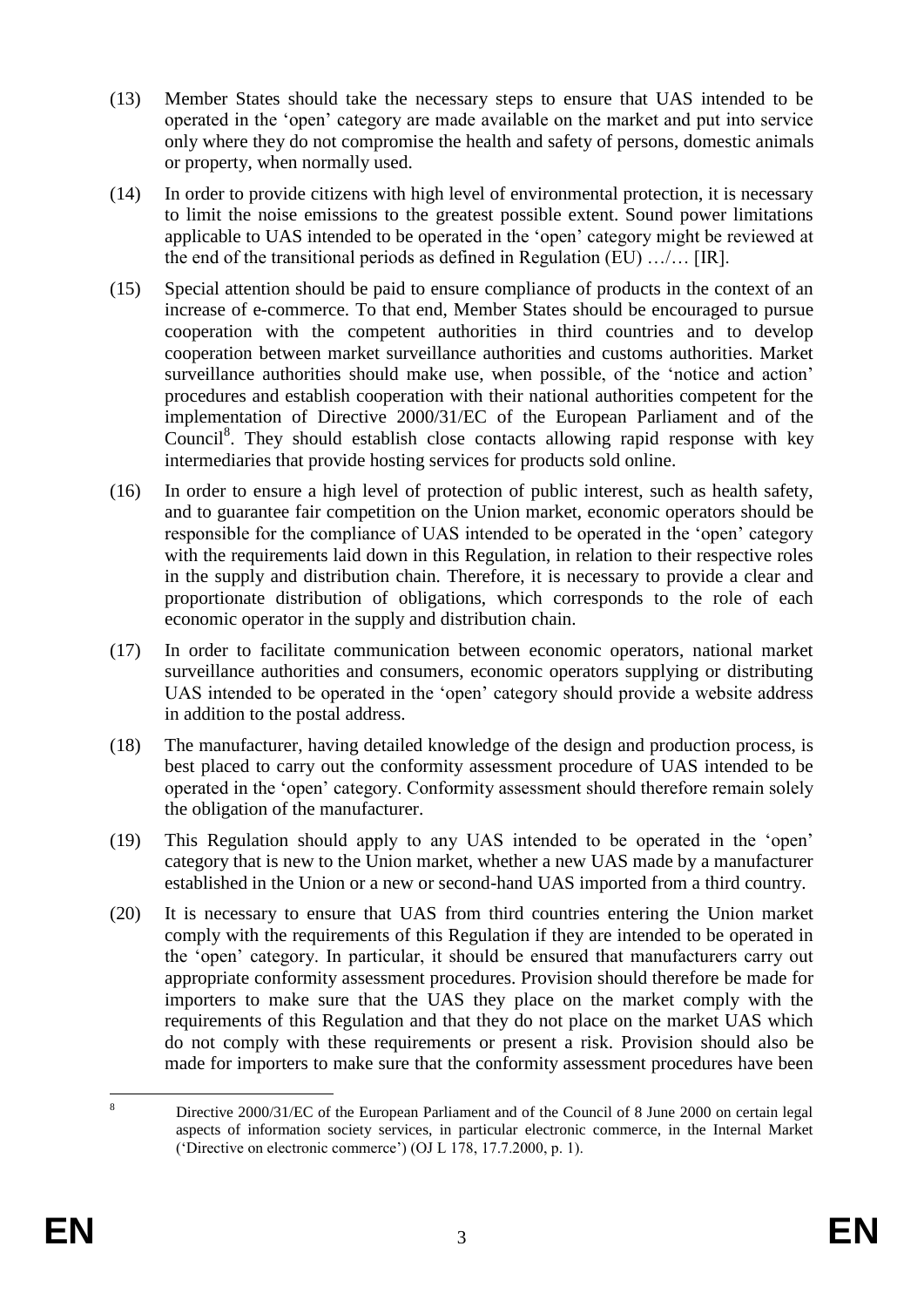carried out and that the CE marking and technical documentation drawn up by the manufacturers is available for inspection by the competent national authorities.

- (21) The distributor who makes a UAS intended to be operated in the 'open' category available on the market should act with due care to ensure that its handling of the product does not adversely affect its compliance. Both importers and distributors are expected to act with due care in relation to the requirements applicable when placing or making products available on the market.
- (22) When placing on the market a UAS intended to be operated in the 'open' category, every importer should indicate on the UAS his name, registered trade name or registered trademark and the address at which he can be contacted. Exceptions should be provided for cases where the size of the UAS does not allow this. This includes cases where the importer would have to open the packaging to put his name and address on the UAS.
- (23) Any economic operator that either places a UAS intended to be operated in the 'open' category on the market under his own name or trademark, or modifies a UAS intended to be operated in the 'open' category in such a way that compliance with the applicable requirements may be affected, should be considered to be the manufacturer and should assume the obligations of the manufacturer.
- (24) Distributors and importers, being close to the market place, should be involved in market surveillance tasks carried out by the competent national authorities, and should be prepared to participate actively, providing those authorities with all the necessary information relating to the UAS intended to be operated in the 'open' category.
- (25) Ensuring the traceability of a UAS intended to be operated in the 'open' category throughout the whole supply chain helps to make market surveillance simpler and more efficient. An efficient traceability system facilitates the market surveillance authorities' task of tracing economic operators who make non-compliant UAS available on the market.
- (26) This Regulation should be limited to the setting out of the essential requirements. In order to facilitate the assessment of conformity of UAS intended to be operated in the 'open' category with those requirements, it is necessary to provide for a presumption of conformity for products, which are in conformity with harmonised standards that are adopted in accordance with Regulation (EU) No 1025/2012 of the European Parliament and of the Council<sup>9</sup> for the purpose of setting out detailed technical specifications of those requirements.
- (27) The essential requirements applicable to UAS intended to be operated in the 'open' category should be worded precisely enough to create legally binding obligations. They should be formulated so as to make it possible to assess conformity with them even in the absence of harmonised standards or where the manufacturer chooses not to apply a harmonised standard.

 $\overline{Q}$ Regulation (EU) No 1025/2012 of the European Parliament and of the Council of 25 October 2012 on European standardisation, amending Council Directives 89/686/EEC and 93/15/EEC and Directives 94/9/EC, 94/25/EC, 95/16/EC, 97/23/EC, 98/34/EC, 2004/22/EC, 2007/23/EC, 2009/23/EC and 2009/105/EC of the European Parliament and of the Council and repealing Council Decision 87/95/EEC and Decision No 1673/2006/EC of the European Parliament and of the Council (OJ L 316, 14.11.2012, p. 12).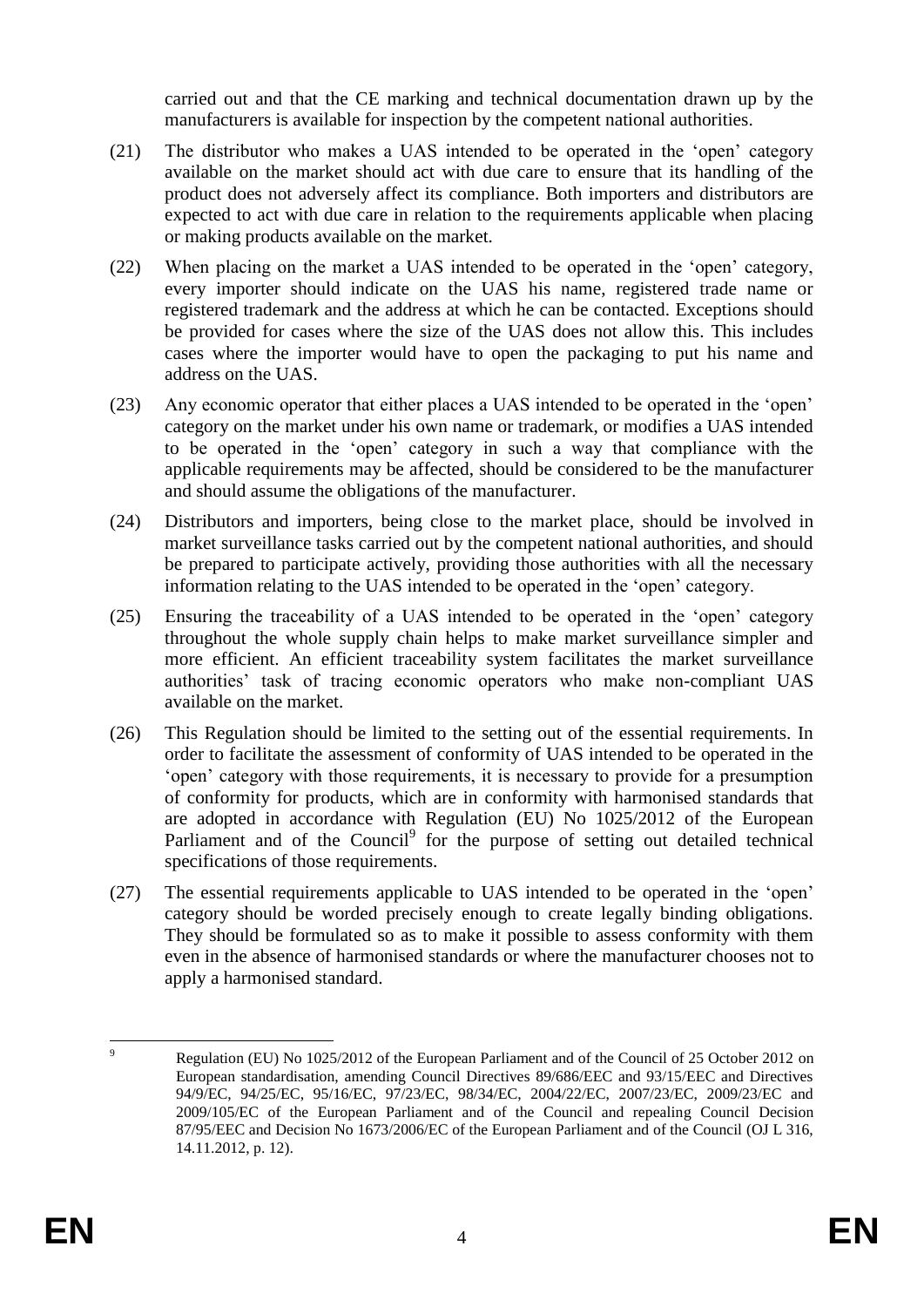- (28) Regulation (EU) No 1025/2012 provides for a procedure for objections to harmonised standards where those standards do not entirely satisfy the requirements of the harmonisation legislation applicable to UAS intended to be operated in the 'open' category under this Regulation. This procedure should apply where appropriate in relation to standards which reference have been published in the Official Journal as providing presumption of conformity with the requirements laid down in this Regulation.
- (29) To enable economic operators to demonstrate and the competent authorities to ensure that UAS intended to be operated in the 'open' category made available on the market comply with the essential requirements, it is necessary to provide for conformity assessment procedures. Decision No 768/2008/EC sets out modules for conformity assessment procedures, which include procedures from the least to the most stringent, in proportion to the level of risk involved and the level of safety required. In order to ensure inter-sectorial coherence and to avoid ad hoc variants of conformity assessment, conformity assessment procedures should be chosen from among those modules.
- (30) Market surveillance authorities and UAS operators should have easy access to the EU declaration of conformity. In order to fulfil this requirement, manufacturers should ensure that each UAS intended to be operated in the 'open' category is accompanied either by a copy of the EU declaration of conformity or by the internet address at which the EU declaration of conformity can be accessed.
- (31) To ensure effective access to information for market surveillance purposes, the information required to identify all applicable Union acts for UAS intended to be operated in the 'open' category should be available in a single EU declaration of conformity. In order to reduce the administrative burden on economic operators, it should be possible for that single EU declaration of conformity to be a dossier made up of relevant individual declarations of conformity.
- (32) The CE marking indicating the conformity of a product is the visible consequence of a whole process of conformity assessment in the broad sense. The general principles governing the CE marking are set out in Regulation (EC) No 765/2008 of the European Parliament and of the Council<sup>10</sup>. Rules governing the affixing of the CE marking to UAS intended to be operated in the 'open' category should be laid in this Regulation.
- (33) Some UAS classes intended to be operated in the 'open' category covered by this Regulation require the intervention of conformity assessment bodies. Member States should notify the Commission of these.
- (34) It is necessary to ensure a uniformly high level of performance of bodies performing conformity assessments of UAS intended to be operated in the 'open' category throughout the Union, and that all such bodies perform their functions at the same level and under conditions of fair competition. Therefore, obligatory requirements should be set for conformity assessment bodies wishing to be notified in order to provide conformity assessment services.

 $10$ 

Regulation (EC) No 765/2008 of the European Parliament and of the Council of 9 July 2008 setting out the requirements for accreditation and market surveillance relating to the marketing of products and repealing Regulation (EEC) No 339/93 (OJ L 218, 13.8.2008, p. 30).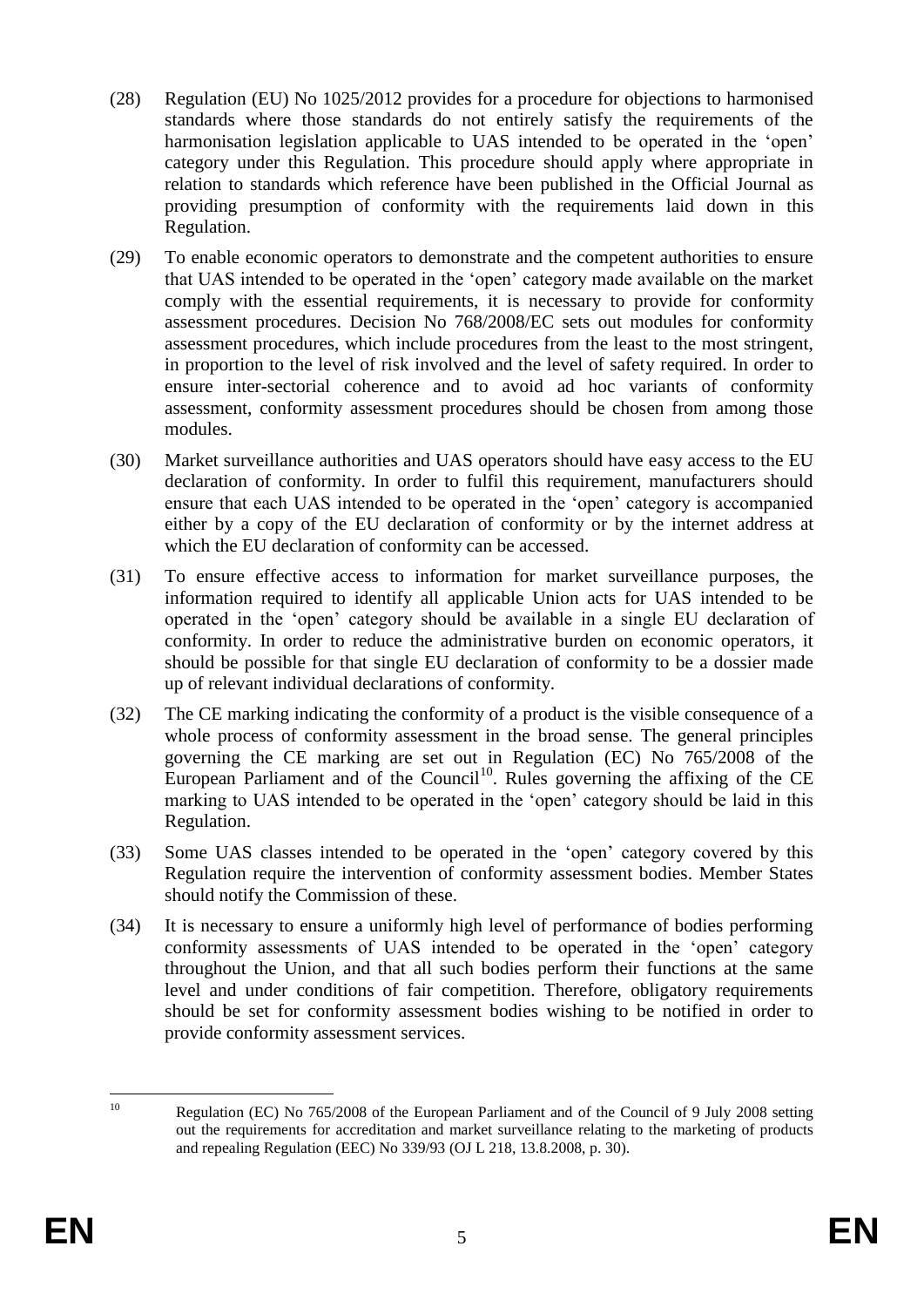- (35) If a conformity assessment body demonstrates conformity of UAS intended to be operated in the 'open' category with the criteria laid down in harmonised standards, it should be presumed to comply with the corresponding requirements set out in this Regulation.
- (36) In order to ensure a consistent level of conformity assessment quality, it is also necessary to set requirements for notifying authorities and other bodies involved in the assessment, notification and monitoring of notified bodies.
- (37) Regulation (EC) No 765/2008 sets out rules on the accreditation of conformity assessment bodies, provides a framework for the market surveillance of products and for controls on products from third countries, and sets out the general principles of the CE marking. The system set out in this Regulation should be complemented by the accreditation system provided for in Regulation (EC) No 765/2008.
- (38) Transparent accreditation as provided for in Regulation (EC) No 765/2008, ensuring the necessary level of confidence in certificates of conformity, should be used by national public authorities throughout the Union as the means of demonstrating the technical competence of conformity assessment bodies.
- (39) Conformity assessment bodies frequently subcontract parts of their activities linked to the assessment of conformity or have recourse to a subsidiary. In order to safeguard the level of protection required for the UAS intended to be operated in the 'open' category to be placed on the Union market, it is essential that conformity assessment subcontractors and subsidiaries fulfil the same requirements as notified bodies do in relation to the performance of conformity assessment tasks. Therefore, it is important that the assessment of the competence and performance of bodies to be notified, and the monitoring of bodies already notified, also cover activities carried out by subcontractors and subsidiaries.
- (40) It is necessary to increase the efficiency and transparency of the notification procedure and, in particular, to adapt it to new technologies so as to enable online notification.
- (41) Since notified bodies may offer their services throughout the Union, it is appropriate to give the other Member States and the Commission the opportunity to raise objections concerning a notified body. It is therefore important to provide for a period during which any doubts or concerns as to the competence of conformity assessment bodies can be clarified, before they start operating as notified bodies.
- (42) In the interests of competitiveness, it is crucial that notified bodies apply the conformity assessment procedures without creating unnecessary administrative burden for economic operators. For the same reason, and also to ensure equal treatment of economic operators, consistency in the technical application of the conformity assessment procedures needs to be ensured. This can best be achieved through appropriate coordination and cooperation between notified bodies.
- (43) Interested parties should have the right to appeal against the result of a conformity assessment carried out by a notified body. It is important to ensure that an appeal procedure against all decisions taken by notified bodies is available.
- (44) Manufacturers should take all appropriate measures to ensure that UAS intended to be operated in the 'open' category may be placed on the market only if, when properly stored and used for their intended purpose or under conditions, which can be reasonably foreseen, it does not endanger people's health or safety. UAS intended to be operated in the 'open' category should be considered as non-compliant with the essential requirements set out in this Regulation only under conditions of use which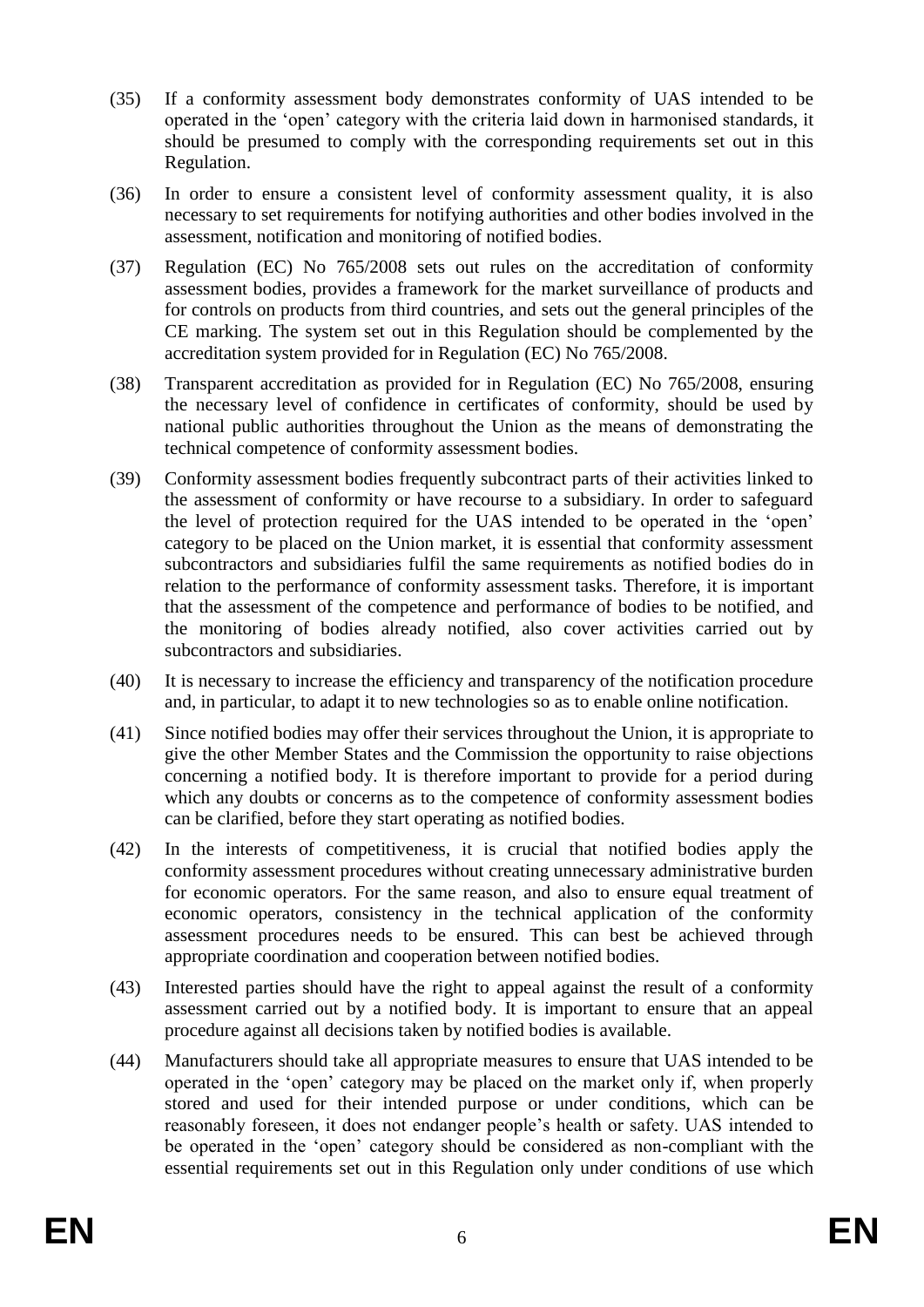can be reasonably foreseen, that is when such use could result from lawful and readily predictable human behaviour.

- (45) In order to ensure legal certainty, it is necessary to clarify that the rules on Union market surveillance and control of products entering the Union market provided for in Regulation (EC) No 765/2008, including the provisions regarding the exchange of information through the Rapid Alert System (RAPEX), apply to UAS intended to be operated in the 'open' category. This Regulation should not prevent Member States from choosing the competent authorities to carry out those tasks. In order to ensure a smooth transition as regards the implementation of this Regulation, appropriate transitional measures should be provided.
- (46) UAS whose operation present the highest risks should be subject to certification. This Regulation should therefore define the conditions under which the design, production and maintenance of UAS should be subject to certification. Those conditions are linked to a higher risk of harm to third persons in case of accidents and therefore certification should be required for UAS designed to transport people, UAS designed to transport dangerous goods and for UAS that has any dimension above 3 m and is designed to be operated over assemblies of people. Certification of UAS used in the 'specific' category of operations defined in Regulation (EU) ...…/... [IR] should also be required if, following a risk assessment, an operational authorisation issued by the competent authority considers that the risk of the operation cannot be adequately mitigated without the certification of the UAS.
- (47) UAS placed on the market and intended to be operated in the 'open' category and bearing a class identification label should comply with the certification requirements for UAS operated in the 'specific' or 'certified' categories of operations, as applicable, if those UAS are used outside the 'open' category of operations.
- (48) UAS operators that have their principal place of business, are established, or are resident in a third country and that conduct UAS operations within the single European sky airspace should be subject to this Regulation.
- (49) The measures provided for in this Regulation are based on Opinion No  $01/2018<sup>11</sup>$ issued by the European Union Aviation Safety Agency (EASA) in accordance with Article 65 of Regulation (EU) 2018/1139,

#### HAS ADOPTED THIS REGULATION:

# **CHAPTER I General Provisions**

#### *Article 1*

#### *Subject matter*

1. This Regulation lays down the requirements for the design and manufacture of unmanned aircraft systems ('UAS') intended to be operated under the rules and

 $\overline{11}$ 

EASA Opinion No 01/2018 'Introduction of a regulatory framework for the operation of unmanned aircraft systems in the 'open' and 'specific' categories' (RMT.0230), available at [https://www.easa.europa.eu/document-library/opinions.](https://www.easa.europa.eu/document-library/opinions)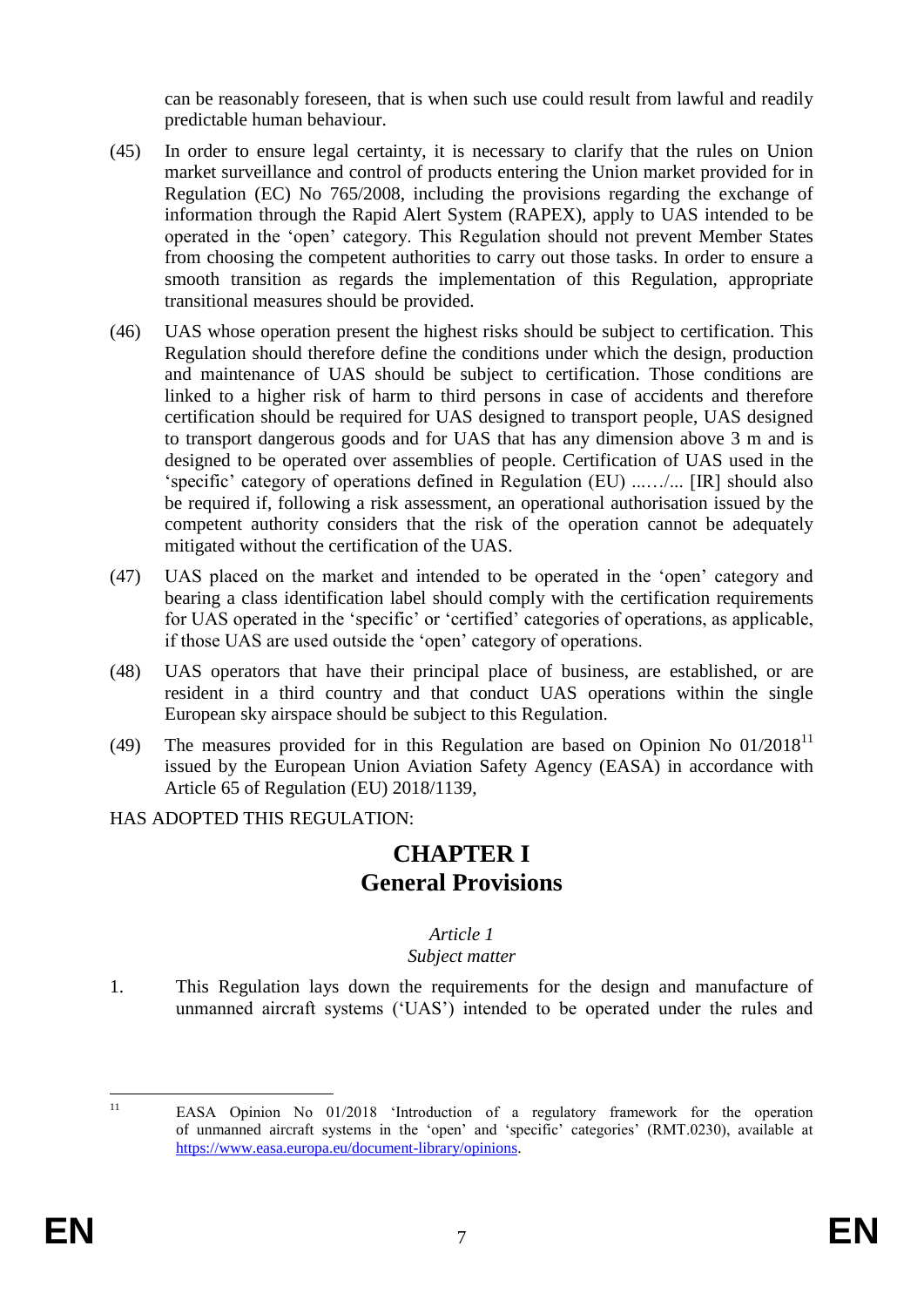conditions defined in Regulation (EU)  $\ldots$ , [IR]<sup>12</sup> and of remote identification addons. It also defines the type of UAS whose design, production and maintenance shall be subject to certification.

- 2. It also establishes rules on making UAS intended for use in the 'open' category and remote identification add-ons available on the market and on their free movement in the Union.
- 3. This Regulation also lays down rules for third-country UAS operators, when they conduct a UAS operation pursuant to Regulation (EU) …/… [IR] within the single European sky airspace.

#### *Article 2 Scope*

- 1. Chapter II of this Regulation applies to the following products:
	- (a) UAS intended to be operated under the rules and conditions applicable to the 'open' category of UAS operations pursuant to Regulation (EU) …/… [IR], except privately built UAS, and bearing a class identification label as set out in Parts 1 to 5 of the Annex to this Regulation indicating to which of the five UAS classes referred to in Regulation (EU) …/… [IR] it belongs to;
	- (b) remote identification add-ons as set out in Part 6 of the Annex to this Regulation.
- 2. Chapter III of this Regulation applies to UAS operated under the rules and conditions applicable to the 'certified' and 'specific' categories of UAS operations pursuant to Regulation (EU) …/… [IR].
- 3. Chapter IV of this Regulation applies to UAS operators that have their principal place of business, are established, or reside in a third country, if the UAS are operated in the Union.
- 4. This Regulation does not apply to UAS intended to be exclusively operated indoors.

#### *Article 3 Definitions*

For the purposes of this Regulation, the following definitions apply:

- (1) 'unmanned aircraft' ('UA') means any aircraft operating or designed to operate autonomously or to be piloted remotely without a pilot on board;
- (2) 'equipment to control unmanned aircraft remotely' means any instrument, equipment, mechanism, apparatus, appurtenance, software or accessory that is necessary for the safe operation of a UA other than a part and which is not carried on board that UA;
- (3) 'unmanned aircraft system' ('UAS') means an unmanned aircraft and the equipment to control it remotely;

 $12<sup>12</sup>$ <sup>12</sup> OJ reference to be added when the draft Commission Regulation laying down rules and procedures for the operation of unmanned aircraft will be adopted. For referencing purposes, 'Regulation (EU) …/… [IR]' is used in the proposed draft Regulation.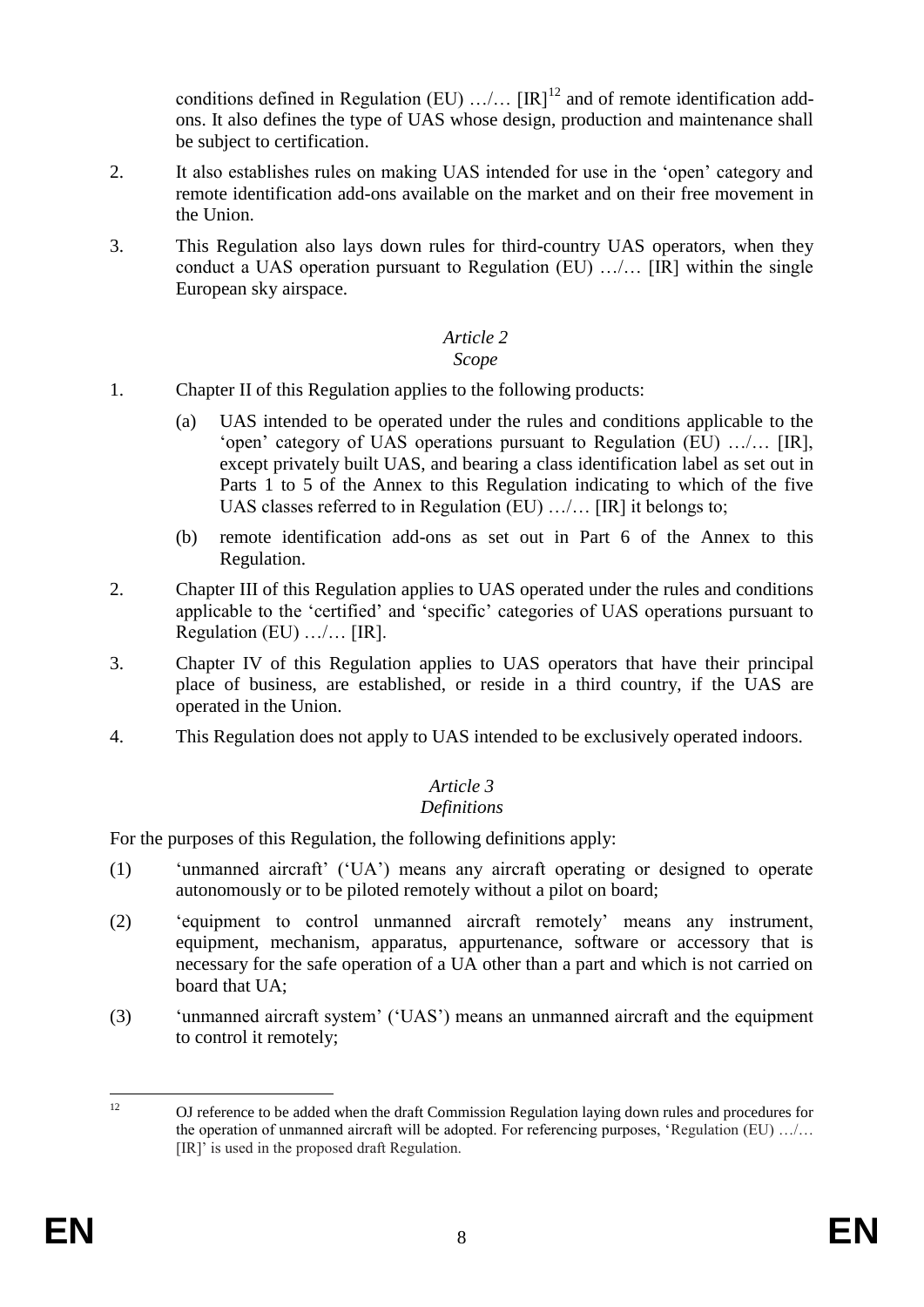- (4) 'unmanned aircraft system operator' ('UAS operator') means any legal or natural person operating or intending to operate one or more UAS;
- (5) 'open' category' means a category of UAS operations that is defined in Article 4 of Regulation … [IR];
- (6) 'specific' category means a category of UAS operations that is defined in Article 5 of Regulation … [IR];
- (7) 'certified' category means a category of UAS operation that is defined in Article 6 of Regulation … [IR];
- (8) 'Union harmonisation legislation' means any Union legislation harmonising the conditions for placing products on the market;
- (9) 'accreditation' means accreditation as defined in paragraph 10 of Article 2 of Regulation (EC) No 765/2008;
- (10) 'conformity assessment' means the process demonstrating whether the specified requirements relating to a product have been fulfilled;
- (11) 'conformity assessment body' means a body that performs conformity assessment activities including calibration, testing, certification and inspection;
- (12) 'CE marking' means a marking by which the manufacturer indicates that the product is in conformity with the applicable requirements set out in Union harmonisation legislation providing for its affixing;
- (13) 'manufacturer' means any natural or legal person who manufactures a product or has a product designed or manufactured, and markets that product under their name or trademark;
- (14) 'authorised representative' means any natural or legal person established within the Union who has received a written mandate from a manufacturer to act on his behalf in relation to specified tasks;
- (15) 'importer' means any natural or legal person established within the Union who places a product from a third country on the Union market;
- (16) 'distributor' means any natural or legal person in the supply chain, other than the manufacturer or the importer, who makes a product available on the market;
- (17) 'economic operators' means the manufacturer, the authorised representative of the manufacturer, the importer, and the distributor of the UAS;
- (18) 'making available on the market' means any supply of a product for distribution, consumption or use in the Union market in the course of a commercial activity, whether in exchange of payment or free of charge;
- (19) 'placing on the market' means the first making available of a product on the Union market;
- (20) 'harmonised standard' means a harmonised standard as defined in point (c) of Article 2(1) of Regulation (EU) No 1025/2012;
- (21) 'technical specification' means a document that establishes technical requirements to be fulfilled by a product, process or service;
- (22) 'privately built UAS' means a UAS assembled or manufactured for the builder's own use, not including UAS assembled from a set of parts placed on the market by the manufacturer as a single ready-to-assemble kit;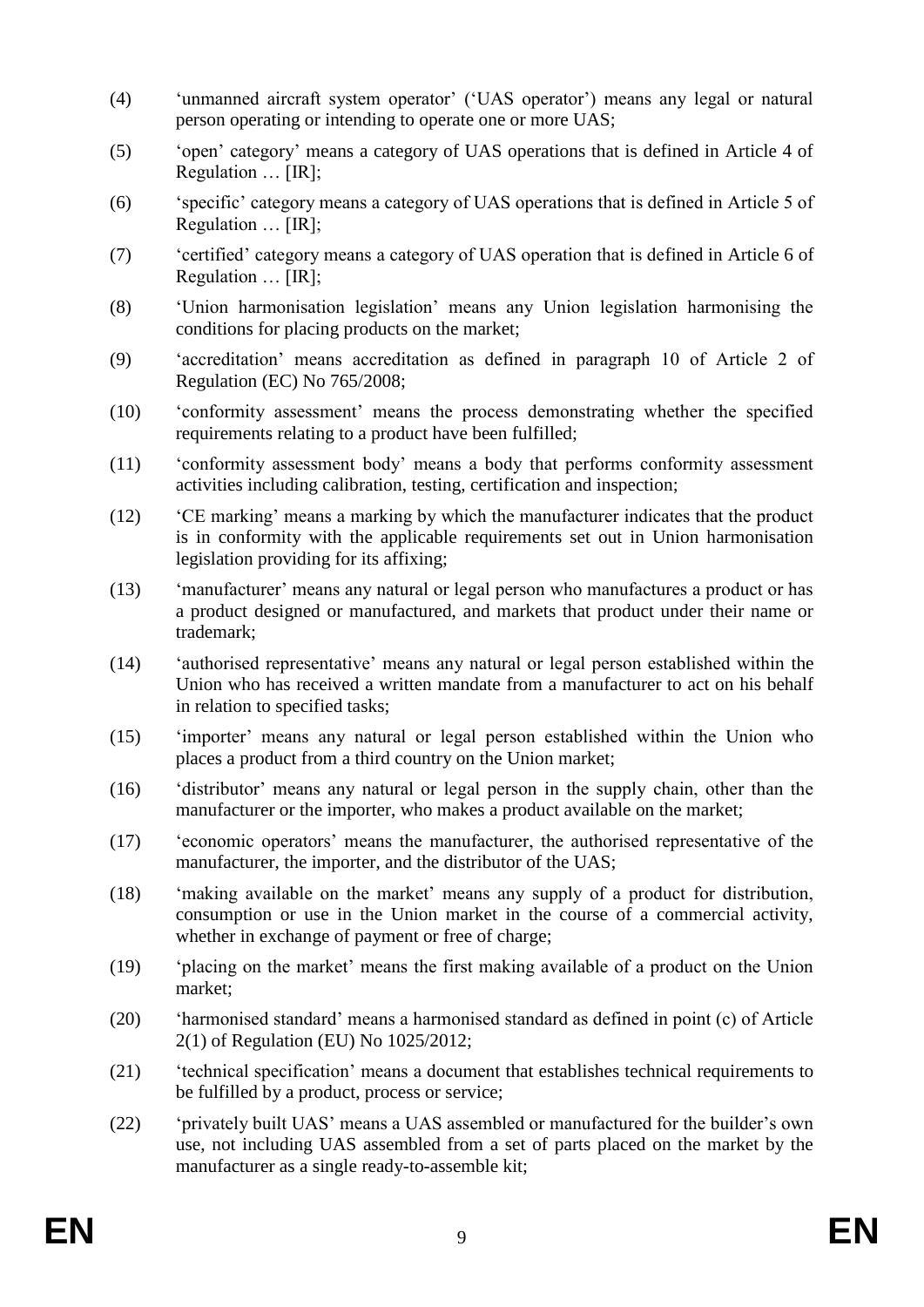- (23) 'market surveillance authority' means an authority of a Member State responsible for carrying out market surveillance on its territory;
- (24) 'recall' means any measure aimed at achieving the return of a product that has already been made available to the end user;
- (25) 'withdrawal' means any measure aimed at preventing a product in the supply chain from being made available on the market;
- (26) 'single European sky airspace' means airspace above the territory to which the Treaties apply, as well as any other airspace where Member States apply Regulation  $(EC)$  No 551/2004 of the European Parliament and of the Council<sup>13</sup> in accordance with paragraph 3 of Article 1 of that Regulation;
- (27) 'remote pilot' means a natural person responsible for safely conducting the flight of a UA by operating its flight controls, either manually or, when the UA flies automatically, by monitoring its course and remaining able to intervene and change its course at any time;
- (28) 'maximum take-off mass' ('MTOM') means the maximum UA mass, including payload and fuel, as defined by the manufacturer or the builder, at which the UA can be operated;
- (29) 'payload' means any instrument, mechanism, equipment, part, apparatus, appurtenance, or accessory, including communications equipment, that is installed in or attached to the aircraft, and is not used or intended to be used in operating or controlling an aircraft in flight, and is not part of an airframe, engine, or propeller;
- (30) 'follow-me mode' means a mode of operation of a UAS where the unmanned aircraft constantly follows the remote pilot within a predetermined radius;
- (31) 'direct remote identification' means a system that ensures the local broadcast of information about a UA in operation, including the marking of the UA, so that this information can be obtained without physical access to the UA;
- (32) 'geo-awareness' means a function that, based on the data provided by Member States, detects a potential breach of airspace limitations and alerts the remote pilots so that they can take effective immediate and action to prevent that breach;
- (33) 'sound power level *LWA*' means the A-weighted sound power in dB in relation to 1 pW as defined in EN ISO 3744:2010;
- (34) 'measured sound power level' means a sound power level as determined from measurements as laid down in Part 13 of the Annex; measured values may be determined either from a single UA representative for the type of equipment or from the average of a number of UA;
- (35) 'guaranteed sound power level' means a sound power level determined in accordance with the requirements laid down in Part 13 of the Annex which includes the uncertainties due to production variation and measurement procedures and where the manufacturer, or his authorised representative established in the Community, confirms that according to the technical instruments applied and referred to in the technical documentation it is not exceeded;

 $\overline{12}$ 

Regulation (EC) No 551/2004 of the European Parliament and of the Council of 10 March 2004 on the organisation and use of the airspace in the single European sky (OJ L 96, 31.3.2004, p. 20).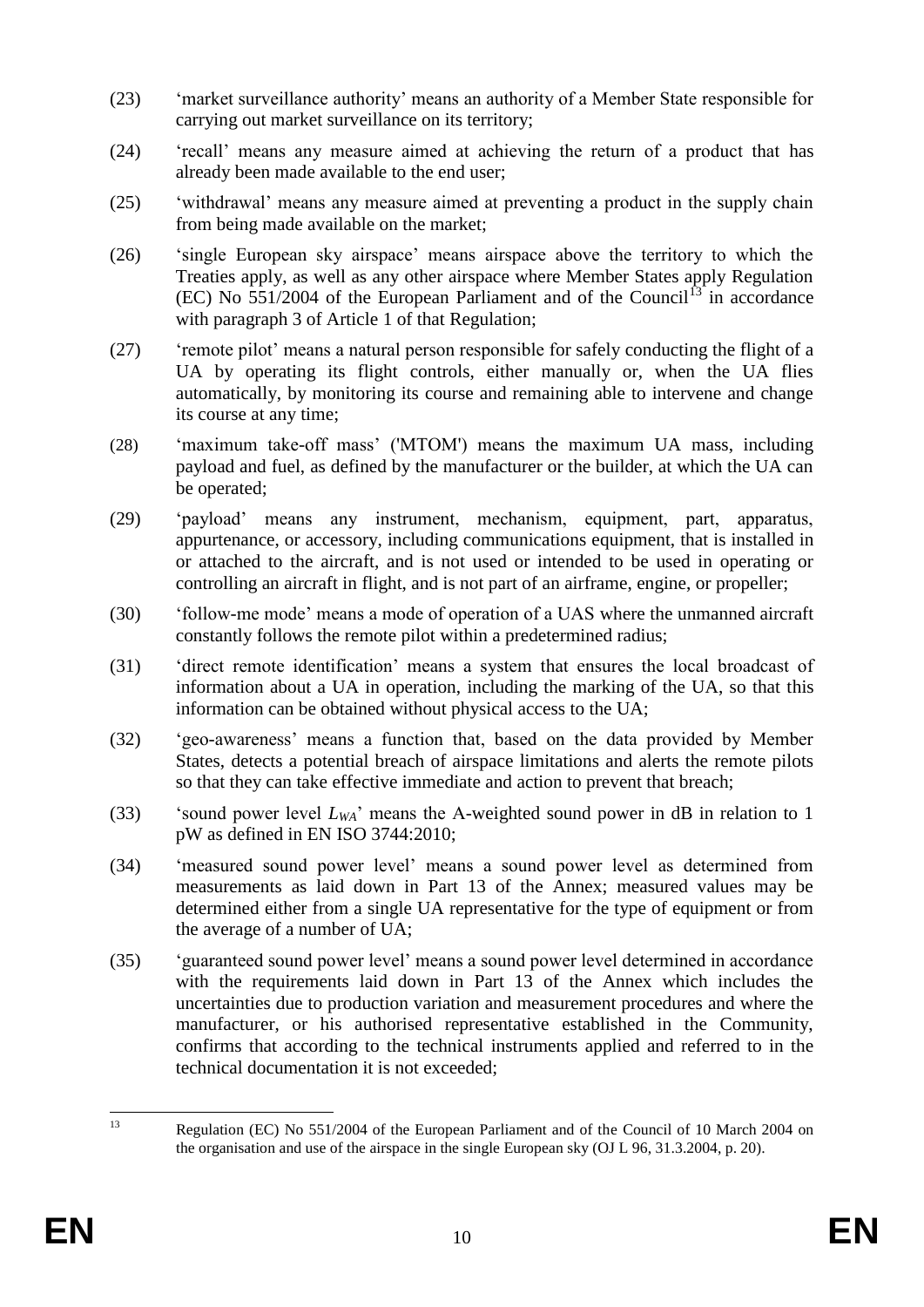- (36) 'hovering' means staying in the same geographical position in the air;
- (37) 'assemblies of people' means gatherings where persons are unable to move away due to the density of the people present.

# **CHAPTER II UAS intended to be operated in the 'open' category and remote identification add-ons**

## **SECTION 1 PRODUCT REQUIREMENTS**

#### *Article 4*

## *Requirements*

- 1. The products referred to in paragraph 1 of Article 2 shall meet the requirements set out in Parts 1 to 6 of the Annex.
- 2. UAS that are not toys within the meaning of Directive 2009/48/EC shall comply with the relevant health and safety requirements set out in Directive 2006/42/EC only in relation to risks other than those linked to the safety of the UA flight.
- 3. Any updates of software of the products that have already been made available on the market may be made only if such updates do not affect the compliance of the product.

## *Article 5*

#### *Making available on the market and free movement of products*

- 1. Products shall only be made available on the market if they satisfy the requirements of this Chapter and do not endanger the health or safety of persons, animals or property.
- 2. Member States shall not prohibit, restrict or impede, for the aspects covered by this Chapter, the making available on the market of products that comply with this Chapter.

## **SECTION 2**

#### **OBLIGATIONS OF ECONOMIC OPERATORS**

#### *Article 6*

### *Obligations of manufacturers*

- 1. When placing their product on the Union market, manufacturers shall ensure that it has been designed and manufactured in compliance with the requirements set out in Parts 1 to 6 of the Annex.
- 2. Manufacturers shall draw up the technical documentation provided for in Article 17 and carry out the relevant conformity assessment procedure referred to in Article 13 or have it outsourced.

Where compliance of the product with the requirements set out in Parts 1 to 6 of the Annex has been demonstrated by that conformity assessment procedure,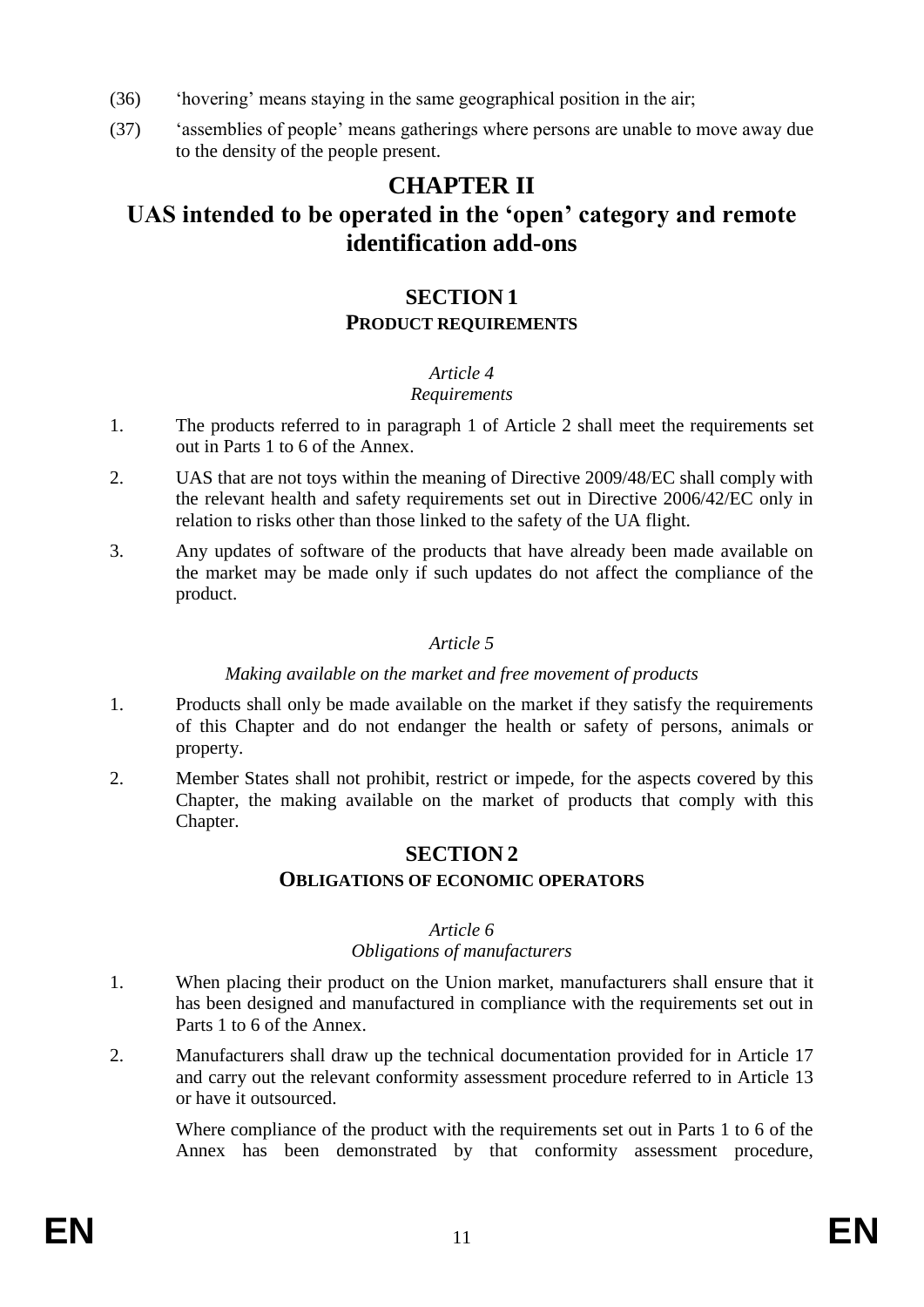manufacturers shall draw up an EU declaration of conformity and affix the CE marking.

- 3. Manufacturers shall keep the technical documentation and the EU declaration of conformity for 10 years after the product has been placed on the market.
- 4. Manufacturers shall ensure that procedures are in place for series production to remain in conformity with this Chapter. Changes in product design, characteristics or software, and changes in the harmonised standards or in technical specifications by reference to which conformity of a product is declared shall be adequately taken into account.

When deemed appropriate with regard to the risks presented by a product, manufacturers shall, to protect the health and safety of consumers, carry out sample testing of marketed products, investigate, and, if necessary, keep a register of complaints, of non-conforming products and product recalls and shall keep distributors informed of any such monitoring.

- 5. Manufacturers of UAS shall ensure that the UA bears a type within the meaning of Decision 768/2008/EC and a unique serial number allowing for its identification, and if applicable, compliant with the requirements defined in the corresponding Parts 2 to 4 of the Annex. Manufacturers of remote identification add-ons shall ensure that the remote identification add-on bears a type and a unique serial number allowing for their identification and compliant with the requirements defined in Part 6 of the Annex. In both cases, manufacturers shall ensure that a unique serial number is also affixed to the EU declaration of conformity or to the simplified EU declaration of conformity referred to in Article 14.
- 6. Manufacturers shall indicate on the product their name, registered trade name or registered trademark, website address and the postal address at which they can be contacted or, where that is not possible, on its packaging, or in a document accompanying it. The address shall indicate a single point at which the manufacturer can be contacted. The contact details shall be indicated in a language easily understood by end users and market surveillance authorities.
- 7. Manufacturers shall ensure that the product is accompanied by the manual and information notice required by Parts 1 to 6 of the Annex in a language which can be easily understood by consumers and other end users, as determined by the Member State concerned. Such manual and information notice, as well as any labelling, shall be clear, understandable and legible.
- 8. Manufacturers shall ensure that each product is accompanied by a copy of the EU declaration of conformity or by a simplified EU declaration of conformity. Where a simplified EU declaration of conformity is provided, it shall contain the exact internet address where the full text of the EU declaration of conformity can be obtained.
- 9. Manufacturers who consider or have reason to believe that products which they have placed on the market are not in conformity with this Chapter shall immediately take the corrective measures necessary to bring that product into conformity, to withdraw it or recall it, if appropriate. Where the product presents a risk, manufacturers shall immediately inform the market surveillance authorities of the Member States in which they made the product available on the market to that effect, giving details, in particular, of the non-compliance, of any corrective measures taken and of the results thereof.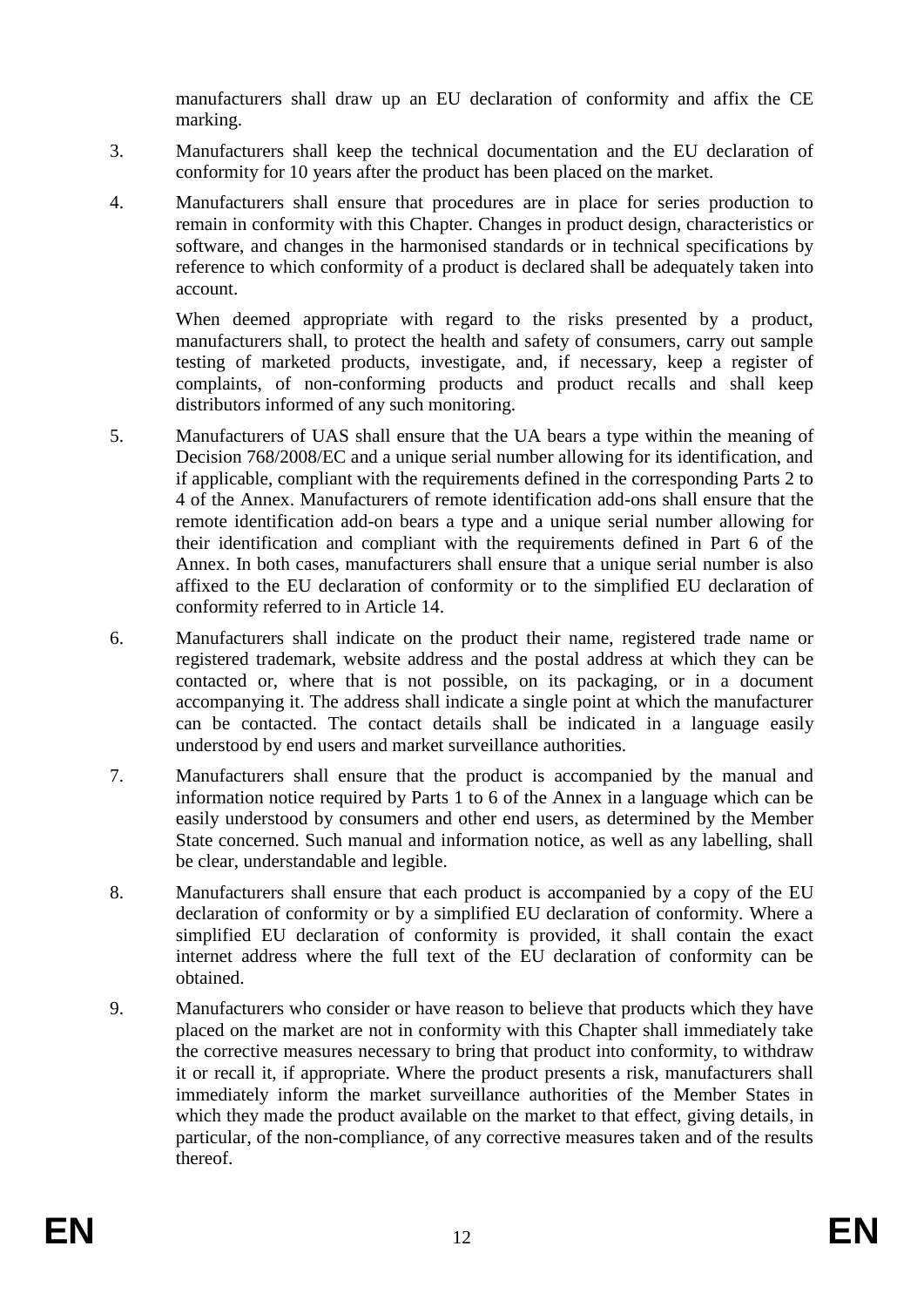10. Manufacturers shall, further to a reasoned request from a competent national authority, provide it with all the information and documentation in paper or electronic form necessary to demonstrate the conformity of the product with this Chapter, in a language which can be easily understood by that authority. They shall cooperate with that authority, at its request, on any action taken to eliminate the risks posed by the product which they have placed on the market.

#### *Article 7*

#### *Authorised representatives*

1. A manufacturer may, by a written mandate, appoint an authorised representative.

The obligations laid down in paragraph 1 of Article 6 and the obligation to draw up the technical documentation referred to in paragraph 2 of Article 6 shall not form part of the authorised representative's mandate.

- 2. An authorised representative shall perform the tasks specified in the mandate received from the manufacturer. The mandate shall allow the authorised representative to do at least the following:
	- (a) keep the EU declaration of conformity and the technical documentation at the disposal of national market surveillance authorities for 10 years after the product has been placed on the Union market;
	- (b) further to a reasoned request from a market surveillance or border control authority, provide that authority with all the information and documentation necessary to demonstrate the conformity of the product;
	- (c) cooperate with the market surveillance or border control authorities, at their request, on any action taken to eliminate the non-conformity of the products covered by the authorised representative's mandate or the safety risks posed by it.

#### *Article 8*

#### *Obligations of importers*

- 1. Importers shall only place products compliant with the requirements set out in this Chapter on the Union market.
- 2. Before placing a product on the Union market, importers shall ensure that:
	- (a) the appropriate conformity assessment procedure referred to in Article 13 has been carried out by the manufacturer;
	- (b) the manufacturer has drawn up the technical documentation referred to in Article 17;
	- (c) the product bears the CE marking and, when required, the UA class identification label and the indication of the sound power level;
	- (d) the product is accompanied by the documents referred to in paragraph 7 and 8 of Article 6;
	- (e) the manufacturer has complied with the requirements set out in paragraphs 5 and 6 of Article 6.

Where an importer considers or has reasons to believe that a product is not in conformity with the requirements set out in Parts 1 to 6 of the Annex, he shall not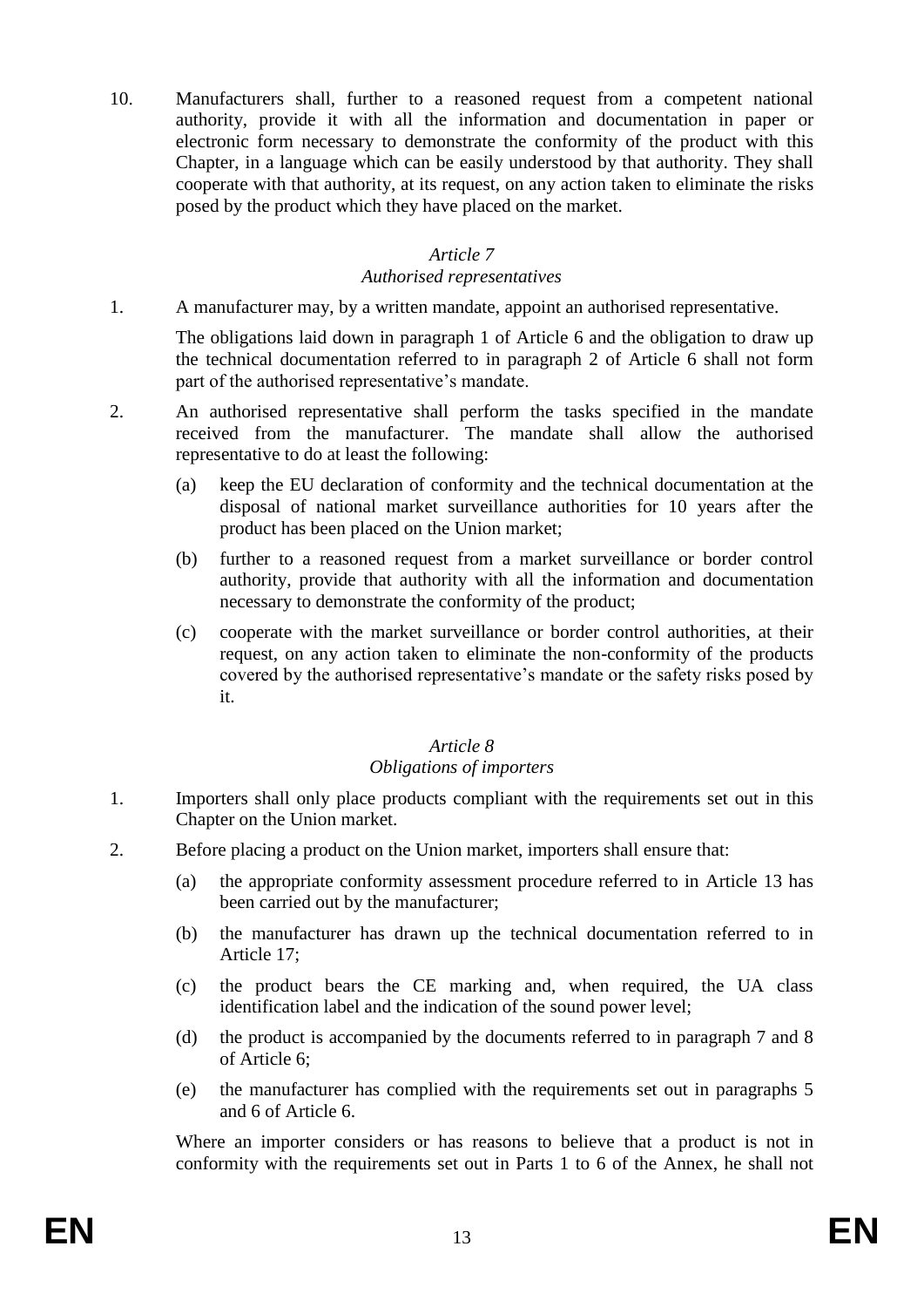place the product on the market until it has been brought into conformity. Furthermore, where the product presents a risk for the health and safety of consumers and third parties, the importer shall inform the manufacturer and the competent national authorities to that effect.

- 3. Importers shall indicate on the product their name, registered trade name or registered trademark, website and the postal address at which they can be contacted or, where that is not possible, on its packaging or in a document accompanying the product. The contact details shall be in a language easily understood by end users and market surveillance authorities.
- 4. Importers shall ensure that the product is accompanied by the manual and information notice required by Parts 1 to 6 of the Annex in a language which can be easily understood by consumers and other end users, as determined by the Member State concerned. That manual and information notice, as well as any labelling, shall be clear, understandable and legible.
- 5. Importers shall ensure that, while the product is under their responsibility, its storage or transport conditions do not jeopardise its compliance with the requirements set out in Article 4.
- 6. When deemed appropriate with regard to the risks presented by a product, importers shall, in order to protect the health and safety of end users and third parties, carry out sample testing of products made available on the market, investigate, and, if necessary, keep a register of complaints, of non-conforming of products and product recalls, and shall keep distributors informed of any such monitoring.
- 7. Importers who consider or have reason to believe that a product which they have placed on the market is not in conformity with the applicable Union harmonisation legislation shall immediately take the corrective measures necessary to bring that product into conformity, to withdraw it or recall it, if appropriate. Furthermore, where the product presents a risk, importers shall immediately inform the market surveillance authorities of the Member States in which they made the product available on the market to that effect, giving details, in particular, of the noncompliance and of any corrective measures taken.
- 8. Importers shall, for 10 years after the product has been placed on the market, keep a copy of the EU declaration of conformity at the disposal of the market surveillance authorities and ensure that the technical documentation can be made available to those authorities, upon request.
- 9. Importers shall, further to a reasoned request from the competent national authority, provide it with all the information and documentation in paper or electronic form necessary to demonstrate the conformity of the product in a language which can be easily understood by that authority. They shall cooperate with that authority, at its request, on any action taken to eliminate the risks posed by the product which they have placed on the market.

# *Article 9*

## *Obligations of distributors*

1. When making a product available on the Union market, distributors shall act with due care in relation to the requirements set out in this Chapter.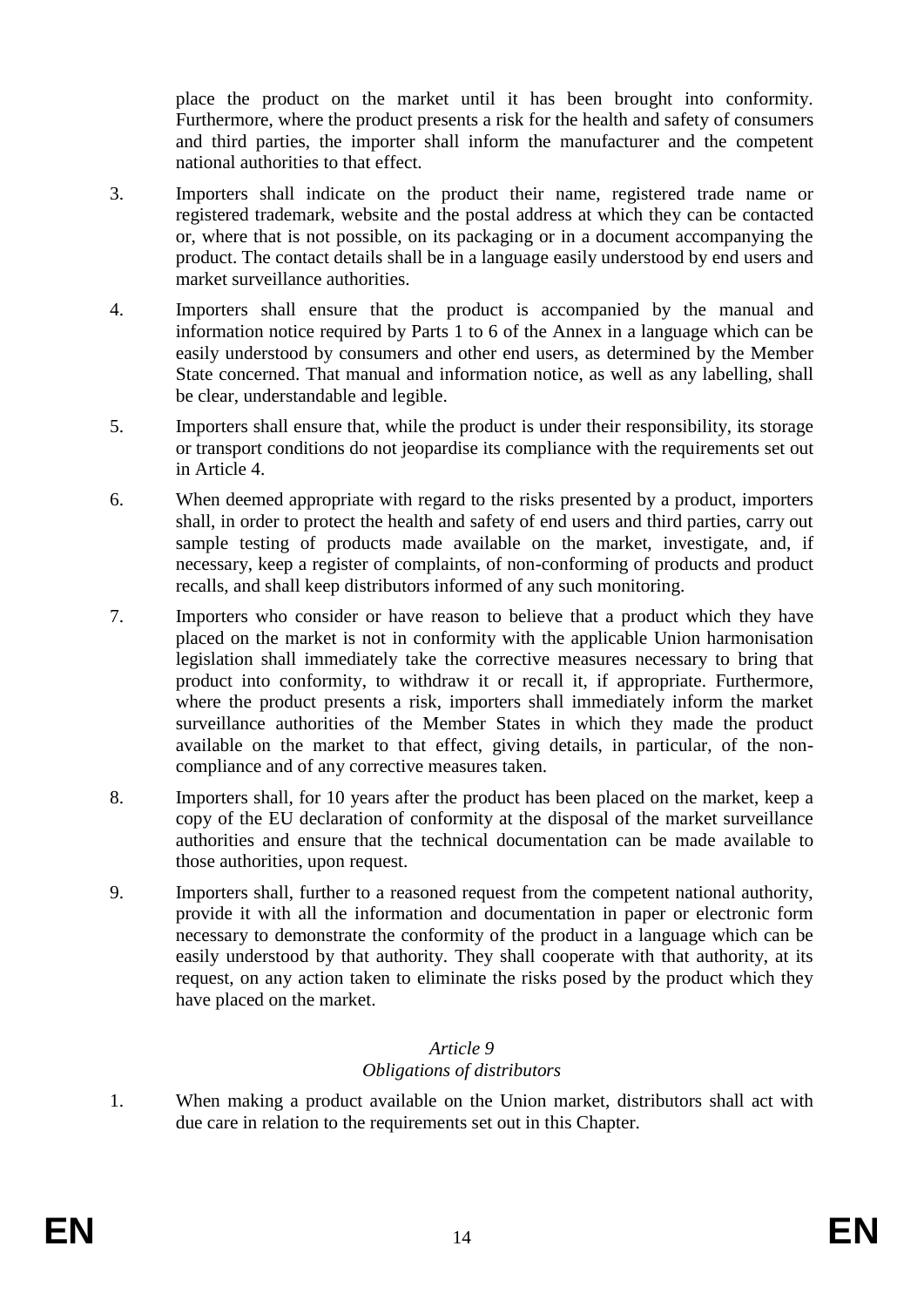2. Before making a product available on the market, distributors shall verify that the product bears the CE marking and, when applicable, the UA class identification label and the indication of the sound power level, is accompanied by the documents referred to in paragraphs 7 and 8 of Article 6 and that the manufacturer and the importer have complied with the requirements set out in paragraphs 5 and 6 of Article 6 and in paragraph 3 of Article 8).

Distributors shall ensure that the product is accompanied by the manual and information notice required by Parts 1 to 6 of the Annex in a language which can be easily understood by consumers and other end users, as determined by the Member State concerned. That manual and information notice, as well as any labelling, shall be clear, understandable and legible.

Where a distributor considers or has reason to believe that a product is not in conformity with the requirements set out in Article 4, he shall not make the product available on the market until it has been brought into conformity. Furthermore, where the product presents a risk, the distributor shall inform the manufacturer or the importer to that effect, as well as the competent market surveillance authorities.

- 3. Distributors shall ensure that, while a product is under their responsibility, its storage or transport conditions do not jeopardise its compliance with the requirements set out in Article 4.
- 4. Distributors who consider or have reasons to believe that a product which they have made available on the market is not in conformity with the applicable Union harmonisation legislation shall make sure that the corrective measures necessary to bring that product into conformity, to withdraw it or recall it, if appropriate, are taken. Furthermore, where the product presents a risk, distributors shall immediately inform the market surveillance authorities of the Member States in which they made the product available on the market to that effect, giving details, in particular, of the non-compliance and of any corrective measures taken.
- 5. Distributors shall, further to a reasoned request from the competent national authority, provide it with all the information and documentation in paper or electronic form necessary to demonstrate the conformity of the product. They shall cooperate with that authority, at its request, on any action taken to eliminate the risks posed by the product which they have made available on the market.

#### *Article 10*

#### *Cases in which obligations of manufacturers apply to importers and distributors*

An importer or distributor shall be considered a manufacturer for the purposes of this Chapter and shall be subject to the obligations of manufacturers pursuant to Article 6, where they place a product on the market under their name or trademark or modify the product already placed on the market in such a way that compliance with this Chapter may be affected.

#### *Article 11*

#### *Identification of economic operators*

- 1. Economic operators shall, on request, identify the following to the market surveillance authorities:
	- (a) any economic operator who has supplied them with a product;
	- (b) any economic operator to whom they have supplied a product.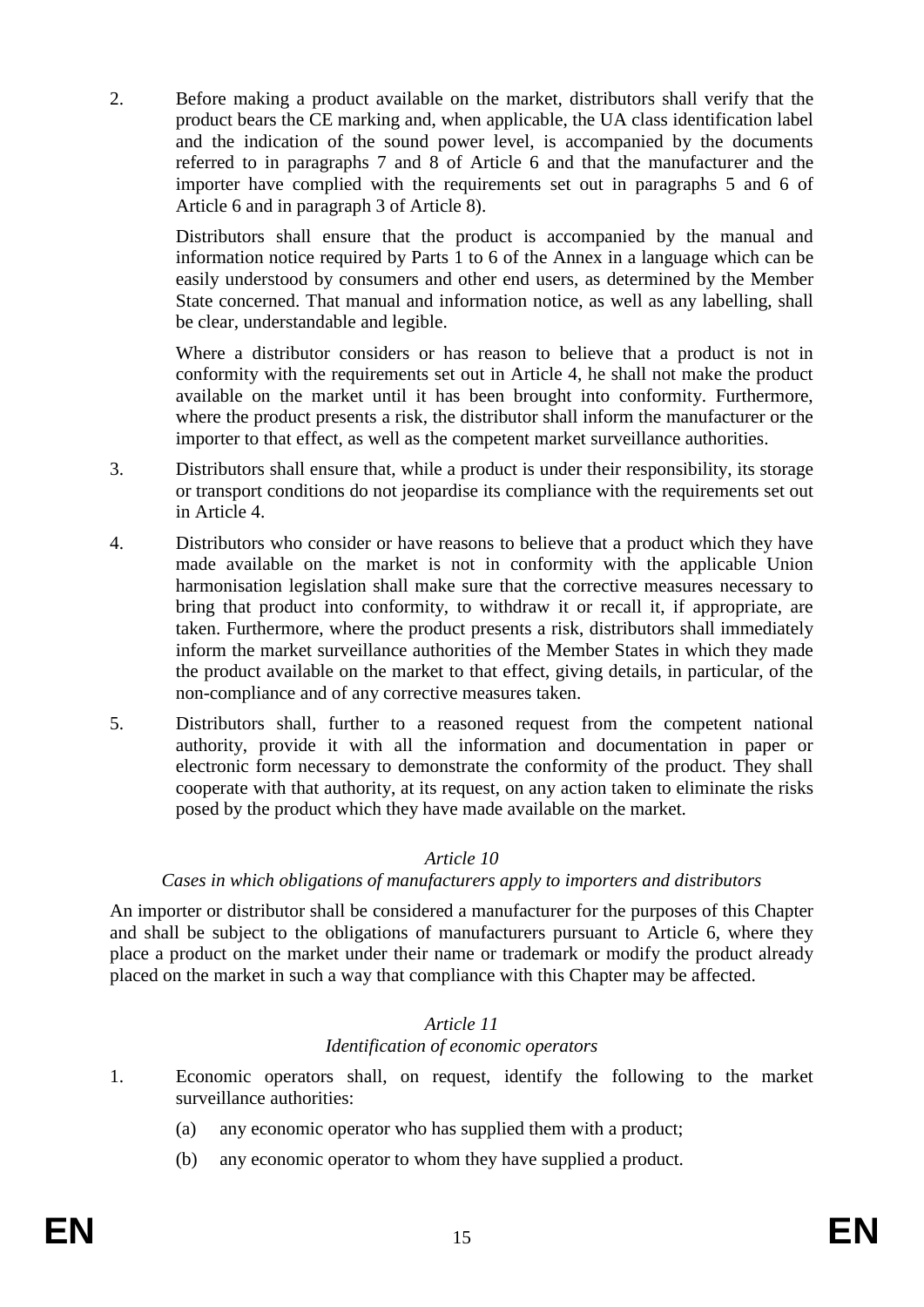- 2. Economic operators shall be able to present the information referred to in paragraph 1:
	- (a) for 10 years after they have been supplied with the product;
	- (b) for 10 years after they have supplied the product.

## **SECTION 3 CONFORMITY OF THE PRODUCT**

#### *Article 12 Presumption of conformity*

A product which is in conformity with harmonised standards or parts thereof, the references of which have been published in the Official Journal of the European Union, shall be presumed to be in conformity with the requirements covered by those standards or parts thereof set out in Parts 1 to 6 of the Annex.

#### *Article 13*

#### *Conformity assessment procedures*

- 1. The manufacturer shall perform a conformity assessment of the product using one of the following procedures with a view to establishing its compliance with the requirements set out in Parts 1 to 6 of the Annex. The conformity assessment shall take into account all intended and foreseeable operating conditions.
- 2. The procedures available to conduct the conformity assessment shall be the following:
	- (a) internal production control as set out in Part 7 of the Annex, when assessing the compliance of a product with the requirements set out in Parts 1, 5 or 6 of the Annex, subject to the condition that the manufacturer has applied harmonised standards, the references of which have been published in the Official Journal of the European Union, for all the requirements for which such standards exist;
	- (b) EU-type examination followed by conformity to type based on internal production control as set out in Part 8 of the Annex;
	- (c) conformity based on full quality assurance as set out in Part 9 of the Annex, excepted when assessing the compliance of a product which is a toy within the meaning of Directive 2009/48/EC.

#### *Article 14 EU declaration of conformity*

- 1. The EU declaration of conformity referred to in paragraph 8 of Article 6 shall state that compliance of the product with the requirements set out in Parts 1 to 6 of the Annex has been demonstrated and, for UAS, identify its class.
- 2. The EU declaration of conformity shall have the model structure set out in Part 11 of the Annex, shall contain the elements set out in that Part and shall be continuously updated. It shall be translated into the language or languages required by the Member State in which market the product is placed or made available.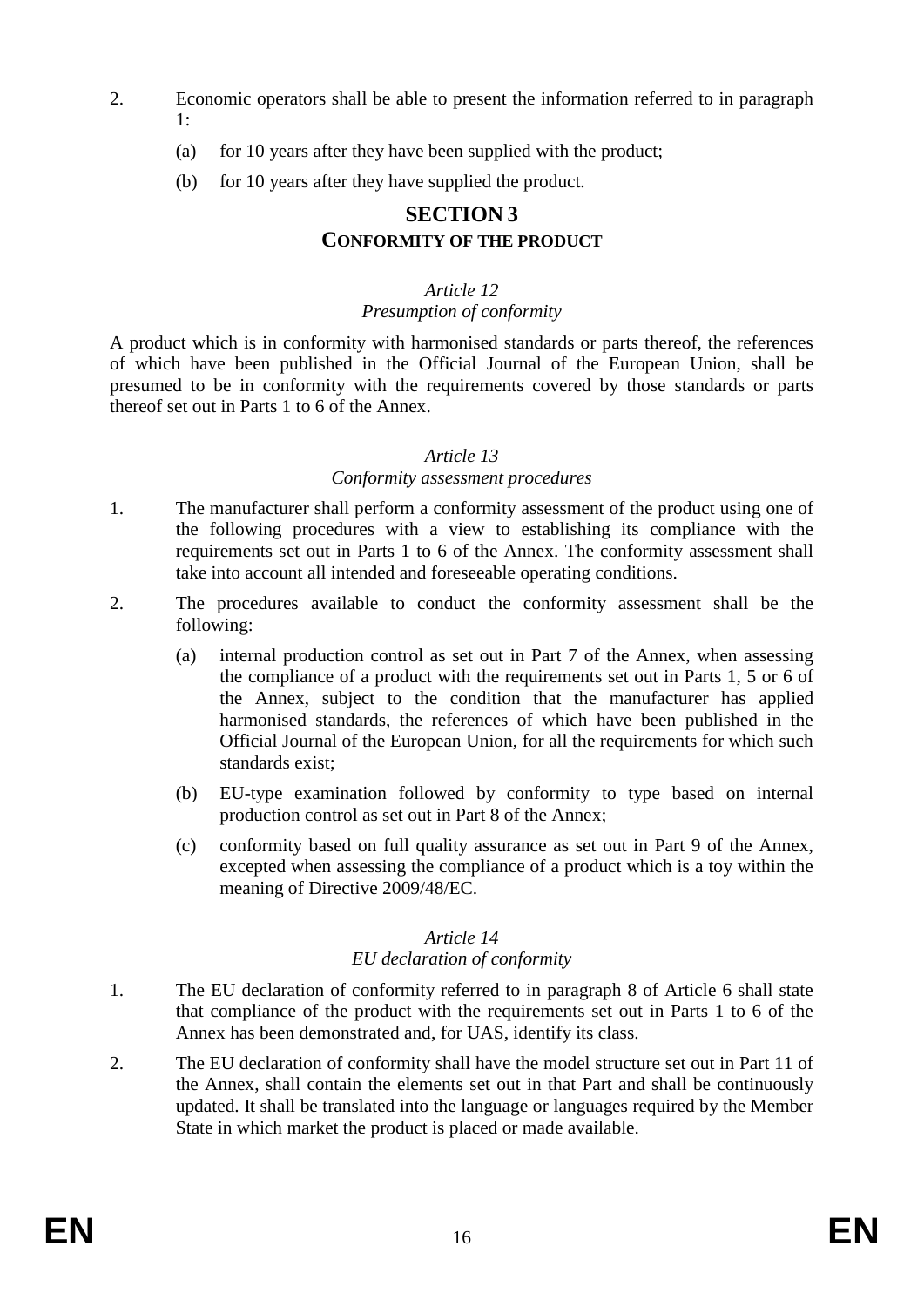- 3. The simplified EU declaration of conformity referred to in paragraph 8 of Article 6 shall contain the elements set out in Part 12 of the Annex and shall be continuously updated. It shall be translated into the language or languages required by the Member State in which the product is placed or made available on the market. The full text of the EU declaration of conformity shall be available at the internet address referred to in the simplified EU declaration of conformity in a language or languages required by the Member State in which the product is placed or made available on the market.
- 4. Where a product is subject to more than one Union act requiring an EU declaration of conformity, a single EU declaration of conformity shall be drawn up in respect of all such Union acts. That declaration shall contain the identification of the Union acts concerned, including their publication references.
- 5. By drawing up the EU declaration of conformity, the manufacturer shall assume responsibility for the compliance of the product with the requirements laid down in this Chapter.

#### *Article 15*

## *General principles of the CE marking*

The CE marking shall be subject to the general principles set out in Article 30 of Regulation (EC) No 765/2008.

#### *Article 16*

#### *Rules and conditions for affixing the CE marking, the identification number of the notified body, the UAS class identification label and the indication of the sound power level*

- 1. The CE marking shall be affixed visibly, legibly and indelibly to the product or to the data plate attached to it. Where that is not possible or not warranted on account of the size of the product, it shall be affixed to the packaging.
- 2. The UA class identification label shall be affixed visibly, legibly and indelibly to the UA and its packaging and shall be at least 5 mm high. The affixing to a product of markings, signs or inscriptions which are likely to mislead third parties regarding the meaning or form of the class identification label shall be prohibited.
- 3. The indication of the sound power level provided for in Part 14 of the Annex shall be affixed, when applicable, visibly, legibly and indelibly on the UA, unless that is not possible or not warranted on account of the size of the product, and on the packaging.
- 4. The CE marking and, when applicable, the indication of the sound power level and the UA class identification label shall be affixed before the product is placed on the market.
- 5. The CE marking shall be followed by the identification number of the notified body where the conformity assessment procedure set out in Part 9 of the Annex is applied.

The identification number of the notified body shall be affixed by the notified body Itself or, under its instructions, by the manufacturer or his authorised representative.

6. Member States shall build upon existing mechanisms to ensure correct application of the regime governing the CE marking and shall take appropriate action in the event of improper use of that marking.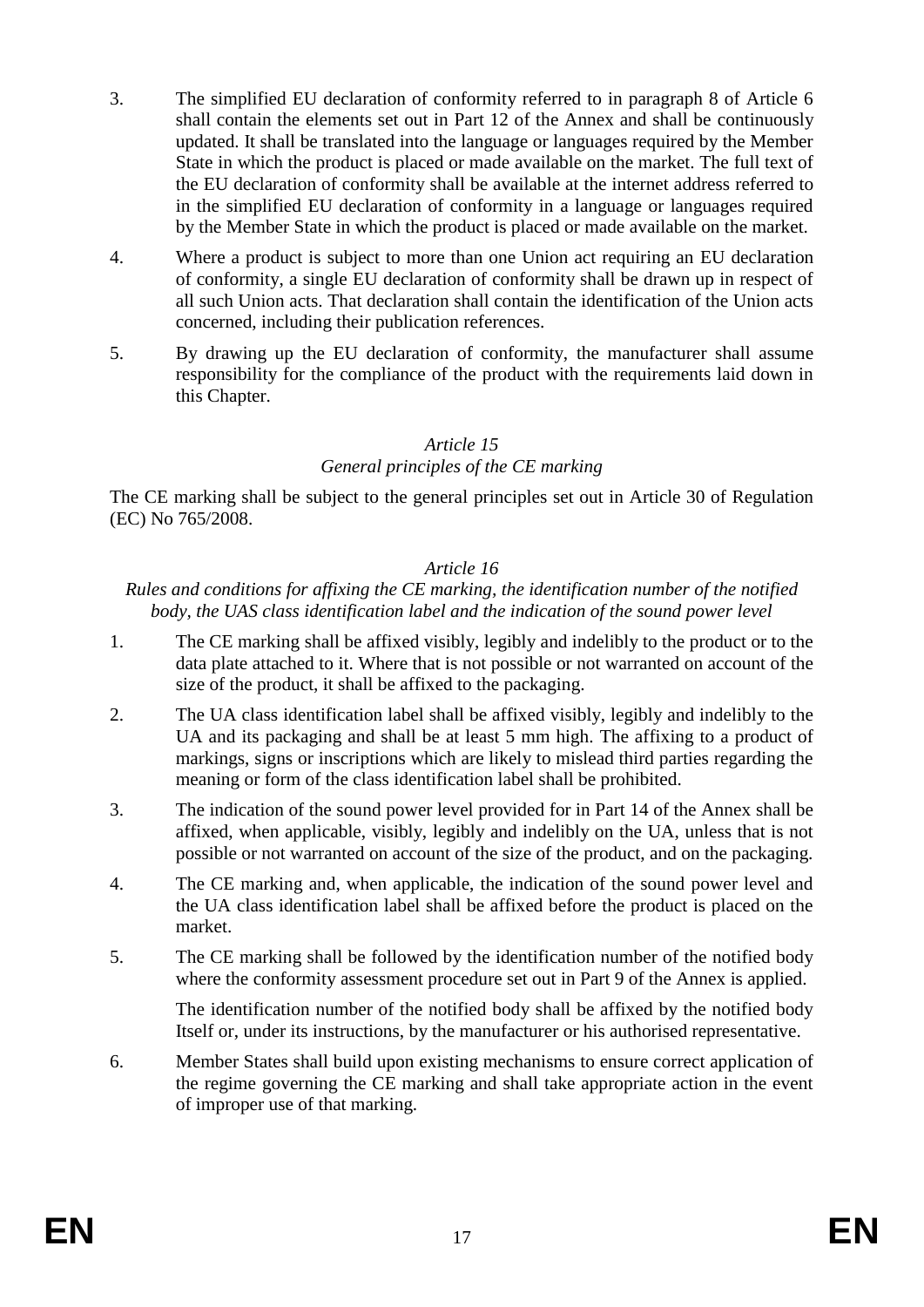#### *Article 17 Technical documentation*

- 1. The technical documentation shall contain all relevant data and details of the means used by the manufacturer to ensure that the product complies with the requirements set out in Part 1 to 6 of the Annex. It shall, at least, contain the elements set out in Part 10 of the Annex.
- 2. The technical documentation shall be drawn up before the product is placed on the market and shall be continuously updated.
- 3. The technical documentation and correspondence relating to any EU-type examination procedure or the assessment of the quality system of the manufacturer shall be drawn up in an official language of the Member State in which the notified body is established or in a language acceptable to that body.
- 4. Where the technical documentation does not comply with paragraphs 1, 2 or 3 of this Article, the market surveillance authority may ask the manufacturer or the importer to have a test performed by a body acceptable to the market surveillance authority at the expense of the manufacturer or the importer within a specified period in order to verify compliance of the product with the requirements set out in Parts 1 to 6 of the Annex which applies to it.

## **SECTION 4**

#### **NOTIFICATION OF CONFORMITY ASSESSMENT BODIES**

## *Article 18*

#### *Notification*

Member States shall notify the Commission and the other Member States of bodies authorised to carry out third-party conformity assessment tasks under this Chapter.

#### *Article 19 Notifying authorities*

- 1. Member States shall designate a notifying authority that shall be responsible for setting up and carrying out the necessary procedures for the assessment and notification of conformity assessment bodies and the monitoring of notified bodies, including compliance with Article 24.
- 2. Member States may decide that the assessment and monitoring referred to in paragraph 1 shall be carried out by a national accreditation body within the meaning of Regulation (EC) No 765/2008.
- 3. Where the notifying authority delegates or otherwise entrusts the assessment, notification or monitoring referred to in paragraph 1 to a body which is not a governmental entity, that body shall be a legal entity and shall comply mutatis mutandis with the requirements laid down in Article 20. In addition, it shall have arrangements to cover liabilities arising out of its activities.
- 4. The notifying authority shall take full responsibility for the tasks performed by the body referred to in paragraph 3.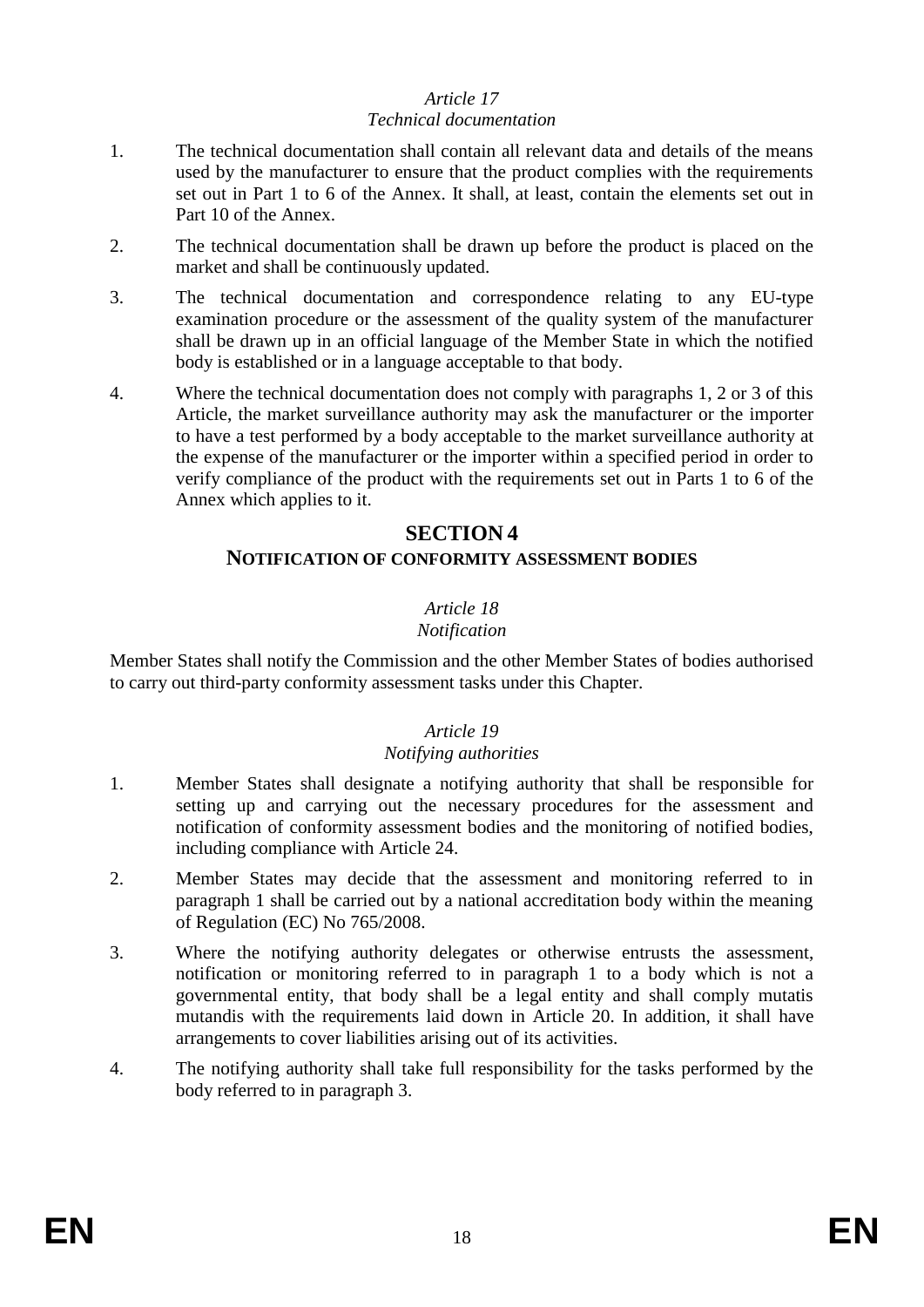#### *Article 20 Requirements relating to notifying authorities*

- 1. A notifying authority shall:
	- (a) be established in such a way that no conflict of interest with conformity assessment bodies occurs;
	- (b) be organised and operated so as to safeguard the objectivity and impartiality of its activities;
	- (c) be organised in such a way that each decision relating to notification of a conformity assessment body is taken by competent persons different from those who carried out the assessment;
	- (d) not offer or provide any activities that conformity assessment bodies perform or consultancy services on a commercial or competitive basis;
	- (e) shall safeguard the confidentiality of the information it obtains;
	- (f) have a sufficient number of competent personnel at its disposal for the proper performance of its tasks.

#### *Article 21*

#### *Information obligation on notifying authorities*

- 1. Member States shall inform the Commission of their procedures for the assessment and notification of conformity assessment bodies and the monitoring of notified bodies, and of any changes thereto.
- 2. The Commission shall make that information publicly available.

#### *Article 22*

#### *Requirements relating to notified bodies*

- 1. For the purposes of notification, a conformity assessment body shall meet the requirements laid down in paragraphs 2 to 11.
- 2. A conformity assessment body shall be established under national law of a Member State and have legal personality.
- 3. A conformity assessment body shall be a third-party body independent of the organisation it assesses.

A body belonging to a business association or professional federation representing undertakings involved in the design, manufacturing, provision, assembly, use or maintenance of the product which it assesses may, on condition that its independence and the absence of any conflict of interest are demonstrated, be considered such a body.

4. A conformity assessment body, its top-level management and the personnel responsible for carrying out the conformity assessment tasks shall not be the designer, manufacturer, supplier, installer, purchaser, owner, user or maintainer of the product which they assess, nor the representative of any of those parties. This shall not preclude the use of the assessed product that is necessary for the operations of the conformity assessment body or the use of such product for personal purposes.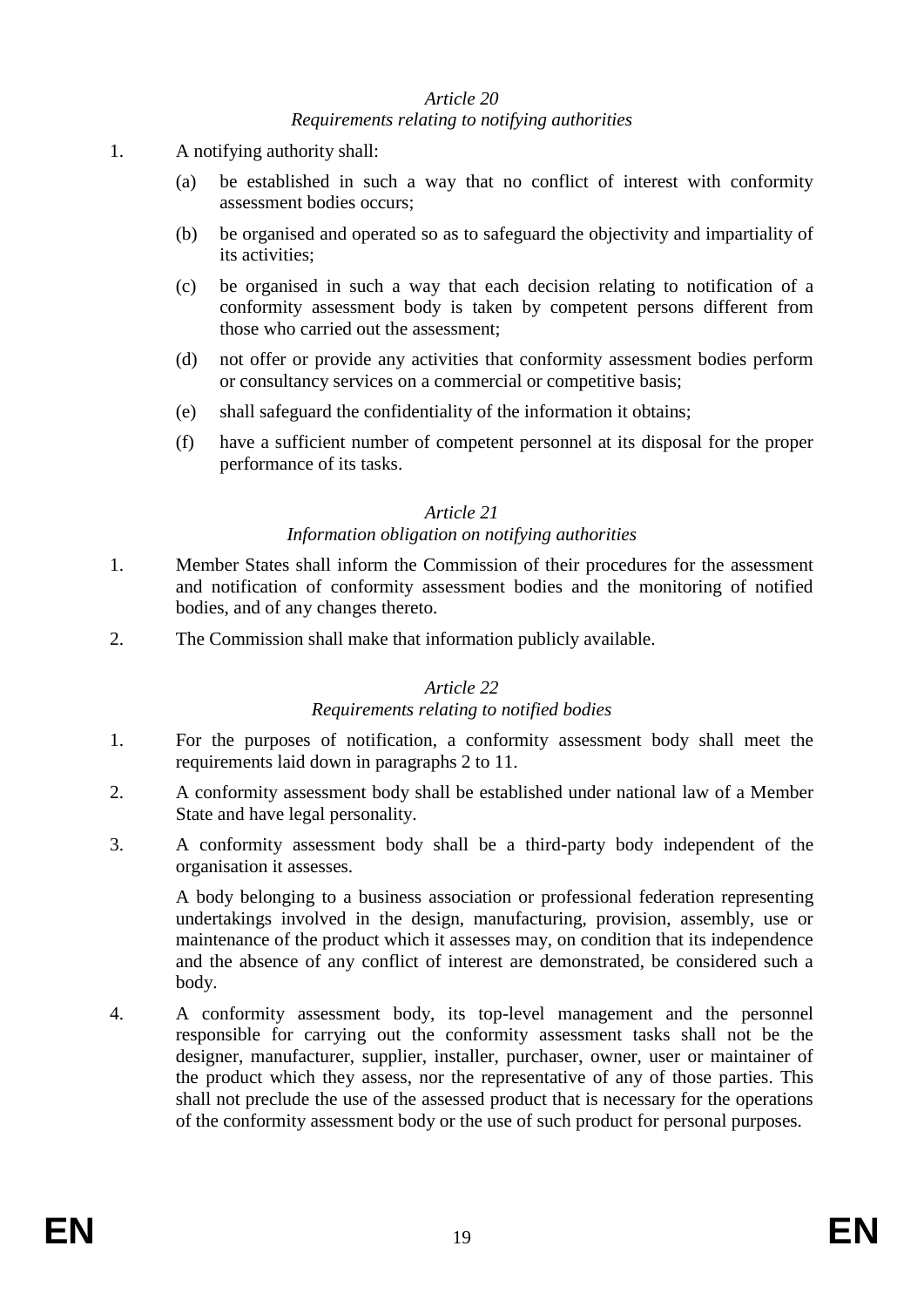A conformity assessment body, its top-level management and the personnel responsible for carrying out the conformity assessment tasks shall not be directly involved in the design, manufacture or construction, the marketing, installation, use or maintenance of that product, or represent the parties engaged in those activities. They shall not engage in any activity that may conflict with their independence of judgement or integrity in relation to conformity assessment activities for which they are notified. This shall, in particular, apply to consultancy services.

Conformity assessment bodies shall ensure that the activities of their subsidiaries or subcontractors do not affect the confidentiality, objectivity or impartiality of their conformity assessment activities.

- 5. Conformity assessment bodies and their personnel shall carry out the conformity assessment activities with the highest degree of professional integrity and the requisite technical competence in the specific field and shall be free from all pressures and inducements, particularly financial, which might influence their judgement or the results of their conformity assessment activities, especially as regards persons or groups of persons with an interest in the results of those activities.
- 6. A conformity assessment body shall be capable of carrying out all the conformity assessment tasks assigned to it by Part 8 or 9 of the Annex in relation to which it has been notified, whether those tasks are carried out by the conformity assessment body itself or on its behalf and under its responsibility.

At all times and for each conformity assessment procedure and each kind or category of product in relation to which it has been notified, a conformity assessment body shall have at its disposal the necessary:

- (a) personnel with technical knowledge and sufficient and appropriate experience to perform the conformity assessment tasks;
- (b) descriptions of procedures in accordance with which conformity assessment is carried out, ensuring the transparency and the ability of reproduction of those procedures; it shall have appropriate policies and procedures in place that distinguish between tasks it carries out as a notified body and other activities;
- (c) procedures for the performance of activities which take due account of the size of an undertaking, the sector in which it operates, its structure, the degree of complexity of the product in question and the mass or serial nature of the production process.

A conformity assessment body shall have the means necessary to perform the technical and administrative tasks connected with the conformity assessment activities in an appropriate manner and shall have access to all necessary equipment or facilities.

- 7. The personnel responsible for carrying out conformity assessment tasks shall have the following:
	- (a) sound technical and vocational training covering all the conformity assessment activities in relation to which the conformity assessment body has been notified;
	- (b) satisfactory knowledge of the requirements of the assessments they carry out and adequate authority to carry out those assessments;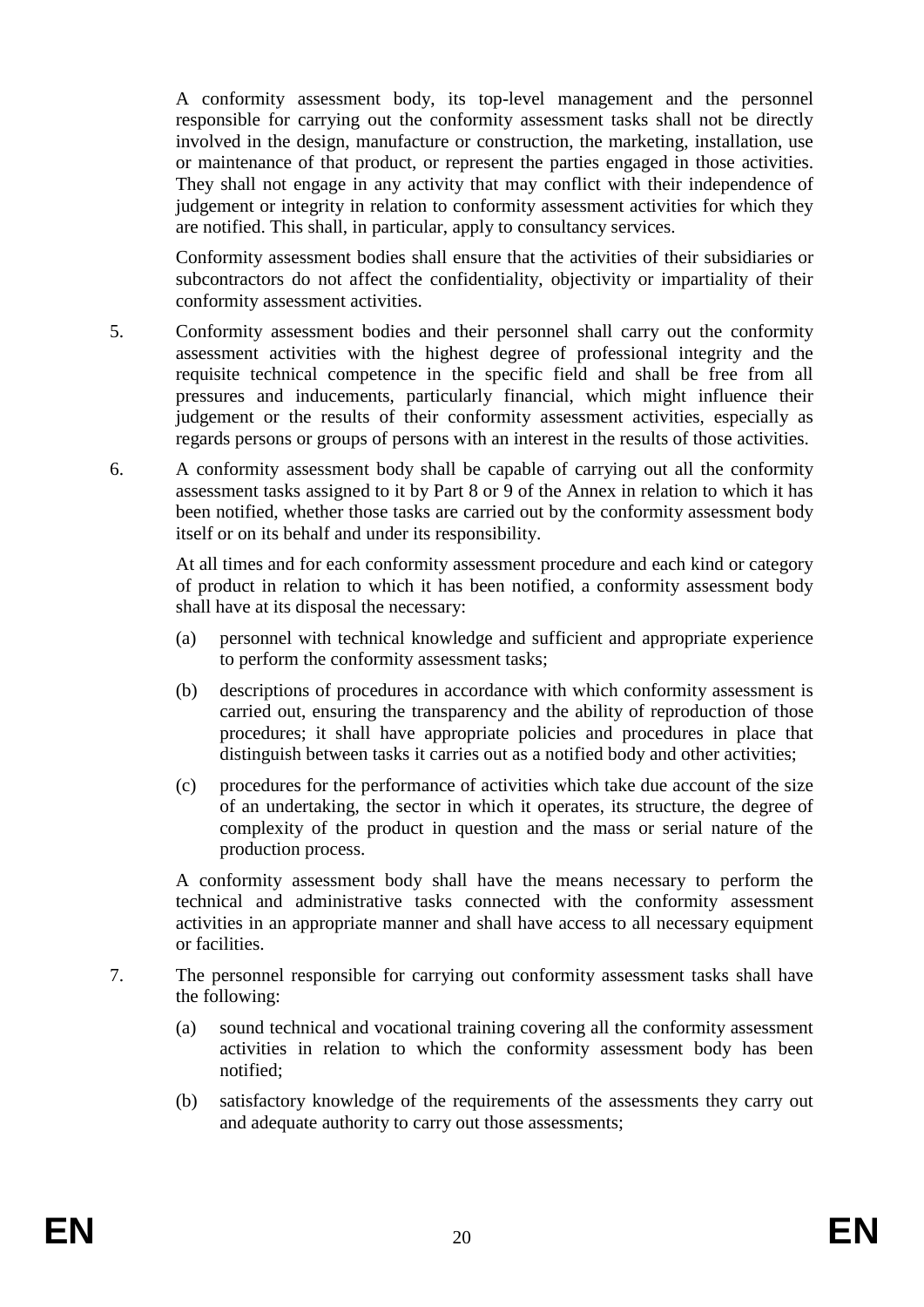- (c) appropriate knowledge and understanding of the requirements, of the applicable harmonised standards and of the relevant provisions of Union harmonisation legislation;
- (d) the ability to draw up EU-type examination certificates or quality system approvals, records and reports demonstrating that assessments have been carried out.
- 8. The impartiality of the conformity assessment bodies, their top-level management and of the personnel responsible for carrying out the conformity assessment tasks shall be guaranteed.

The remuneration of the top-level management and of the personnel responsible for carrying out the conformity assessment tasks of a conformity assessment body shall not depend on the number of assessments carried out or on the results of those assessments.

- 9. Conformity assessment bodies shall take out liability insurance unless liability is assumed by the Member State in accordance with national law, or the Member State itself is directly responsible for the conformity assessment.
- 10. The personnel of a conformity assessment body shall observe professional secrecy with regard to all information obtained in carrying out their tasks under Parts 8 and 9 of the Annex or any provision of national law giving effect to them, except in relation to the competent authorities of the Member State in which its activities are carried out. Proprietary rights shall be protected.
- 11. Conformity assessment bodies shall participate in, or ensure that their personnel responsible for carrying out the conformity assessment tasks are informed of, the relevant standardisation activities, the regulatory activities in the area of UAS and frequency planning, and the activities of the notified body coordination group established under the relevant Union harmonisation legislation and shall apply, as general guidance, the administrative decisions and documents produced as a result of the work of that group.

#### *Article 23*

#### *Presumption of conformity of notified bodies*

Where a conformity assessment body demonstrates its conformity with the criteria laid down in the relevant harmonised standards or parts thereof, the references of which have been published in the *Official Journal of the European Union*, it shall be presumed to comply with the requirements set out in Article 22 in so far as the applicable harmonised standards cover those requirements.

#### *Article 24*

#### *Subsidiaries of and subcontracting by notified bodies*

- 1. Where a notified body subcontracts specific tasks connected with conformity assessment or has recourse to a subsidiary, it shall ensure that the subcontractor or the subsidiary meets the requirements set out in Article 22 and shall inform the notifying authority accordingly.
- 2. Notified bodies shall take full responsibility for the tasks performed by subcontractors or subsidiaries, wherever these are established.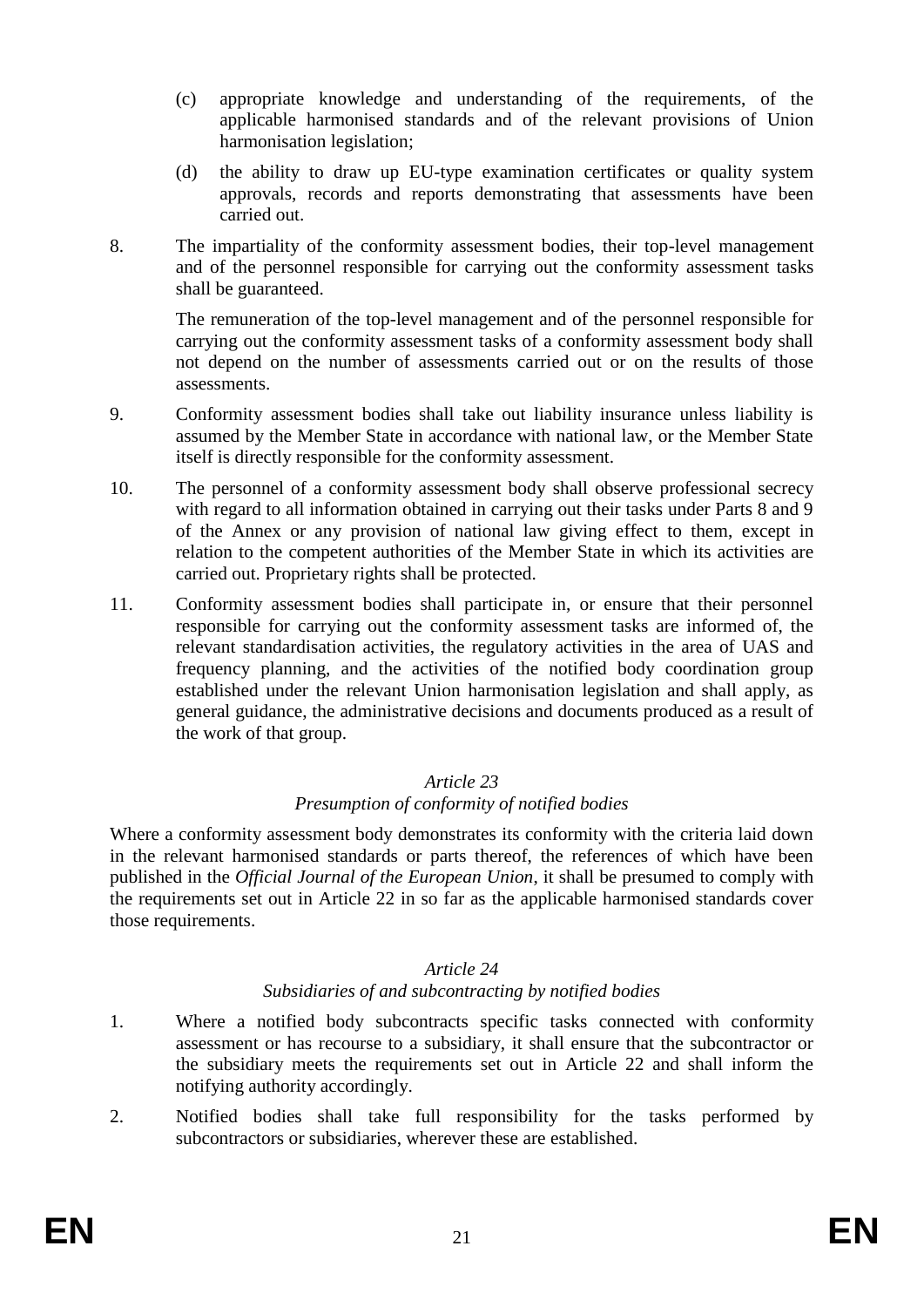- 3. Activities may be subcontracted or carried out by a subsidiary only with the agreement of the client.
- 4. Notified bodies shall keep at the disposal of the notifying authority the relevant documents concerning the assessment of the qualifications of the subcontractor or the subsidiary and the work carried out by them under Parts 8 and 9 of the Annex.

### *Article 25*

#### *Application for notification*

- 1. A conformity assessment body shall submit an application for notification to the notifying authority of the Member State in which it is established.
- 2. The application for notification shall be accompanied by a description of the conformity assessment activities, the conformity assessment module or modules, and the product for which that body claims to be competent, as well as by an accreditation certificate issued by a national accreditation body attesting that the conformity assessment body fulfils the requirements laid down in Article 22.

#### *Article 26*

#### *Notification procedure*

- 1. Notifying authorities may only notify conformity assessment bodies which have met the requirements laid down in Article 22.
- 2. They shall notify conformity assessment bodies to the Commission and the other Member States using the electronic notification tool developed and managed by the Commission.
- 3. The notification shall include full details of the conformity assessment activities, the conformity assessment module or modules, and the product concerned and the relevant accreditation certification.
- 4. The body concerned may perform the activities of a notified body only where no objections are raised by the Commission or the other Member States within 2 weeks of a notification.
- 5. Only such a body shall be considered a notified body for the purposes of this Chapter.
- 6. The notifying authority shall notify the Commission and the other Member States of any subsequent relevant changes to the notification.

## *Article 27*

#### *Identification numbers and lists of notified bodies*

- 1. The Commission shall assign an identification number to a notified body.
- 2. It shall assign a single such number even where the body is notified under several Union acts.
- 3. The Commission shall make publicly available the list of the bodies notified under this Regulation, including the identification numbers that have been assigned to them and the activities for which they have been notified.

The Commission shall ensure that the list is kept up to date.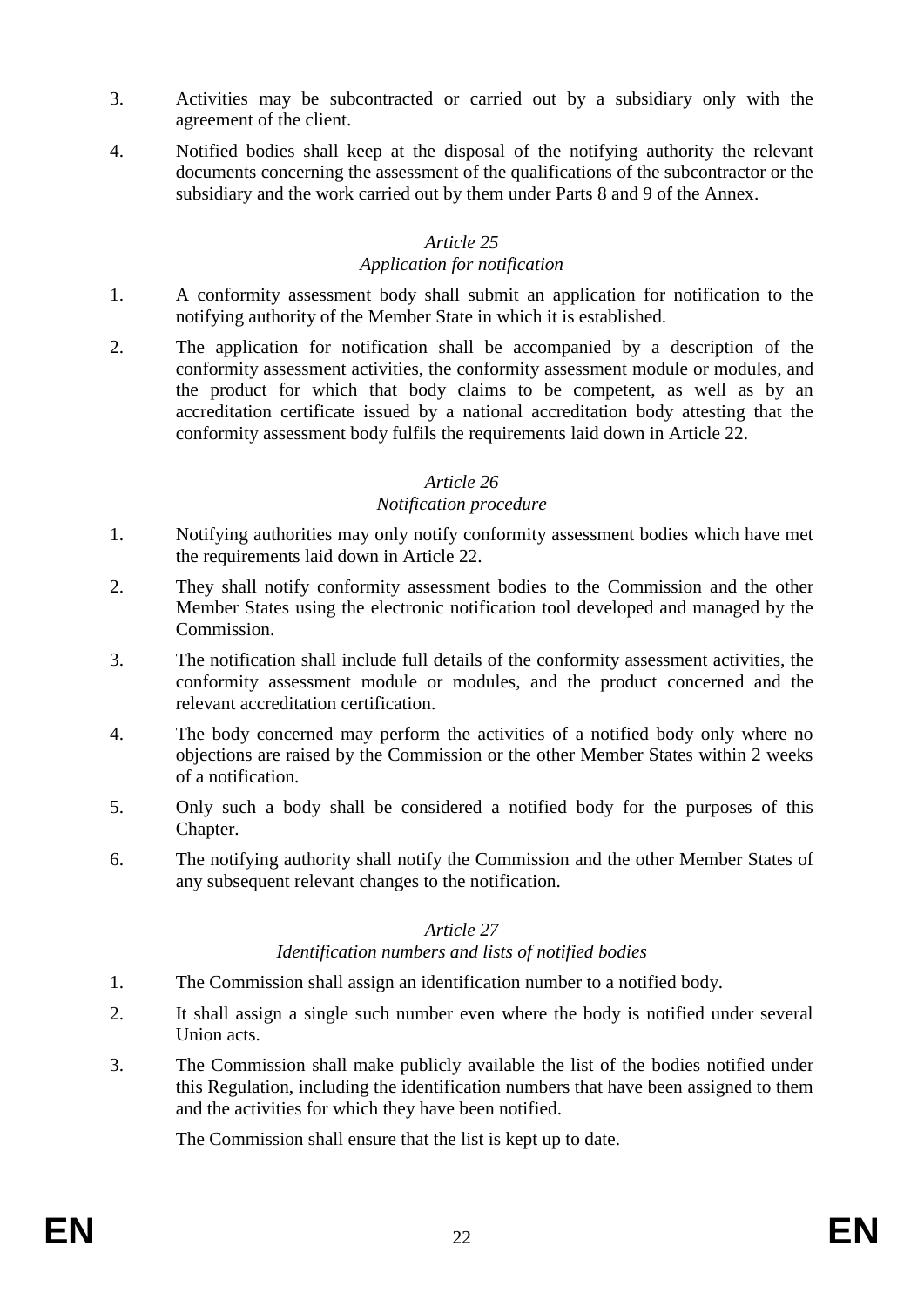#### *Article 28 Changes to notifications*

- 1. Where a notifying authority has ascertained or has been informed that a notified body no longer meets the requirements laid down in Article 22, or that it fails to fulfil its obligations, the notifying authority shall restrict, suspend or withdraw the notification as appropriate, depending on the seriousness of the failure to meet those requirements or fulfil those obligations. It shall immediately inform the Commission and the other Member States accordingly.
- 2. In the event of restriction, suspension or withdrawal of the notification, or where the notified body has ceased its activity, the notifying Member State shall take appropriate steps to ensure that the files of that body are either processed by another notified body or kept available for the responsible notifying and market surveillance authorities at their request.

#### *Article 29*

#### *Challenge of the competence of notified bodies*

- 1. The Commission shall investigate all cases where it has doubts, or doubt is brought to its attention, about the competence of a notified body or the continued fulfilment by a notified body of the requirements and responsibilities to which it is subject.
- 2. The notifying Member State shall provide the Commission, on request, with all the information relating to the basis for the notification or the maintenance of the competence of the notified body concerned.
- 3. The Commission shall ensure that all sensitive information obtained in the course of its investigations is treated confidentially.
- 4. Where the Commission ascertains that a notified body does not meet or no longer meets the requirements for notification, it shall inform the notifying Member State accordingly and request it to take the necessary corrective measures, including denotification if necessary.

# *Article 30*

#### *Operational obligations of notified bodies*

- 1. Notified bodies shall carry out conformity assessments in accordance with the conformity assessment procedures provided in Parts 8 and 9 of the Annex.
- 2. Conformity assessments shall be carried out in a proportionate manner, avoiding unnecessary burdens for economic operators. Conformity assessment bodies shall perform their activities taking due account of the size of an undertaking, the sector in which it operates, its structure, the degree of complexity of the product in question, and the mass or serial nature of the production process.

In doing so, they shall nevertheless respect the degree of rigour and the level of protection required for the compliance of the UA or UAS with this Chapter.

3. Where a notified body finds that the requirements set out in Parts 1 to 6 of the Annex or in corresponding harmonised standards or other technical specifications have not been met by a manufacturer, it shall require the manufacturer to take appropriate corrective measures and shall not issue an EU-type examination certificate or a quality system approval.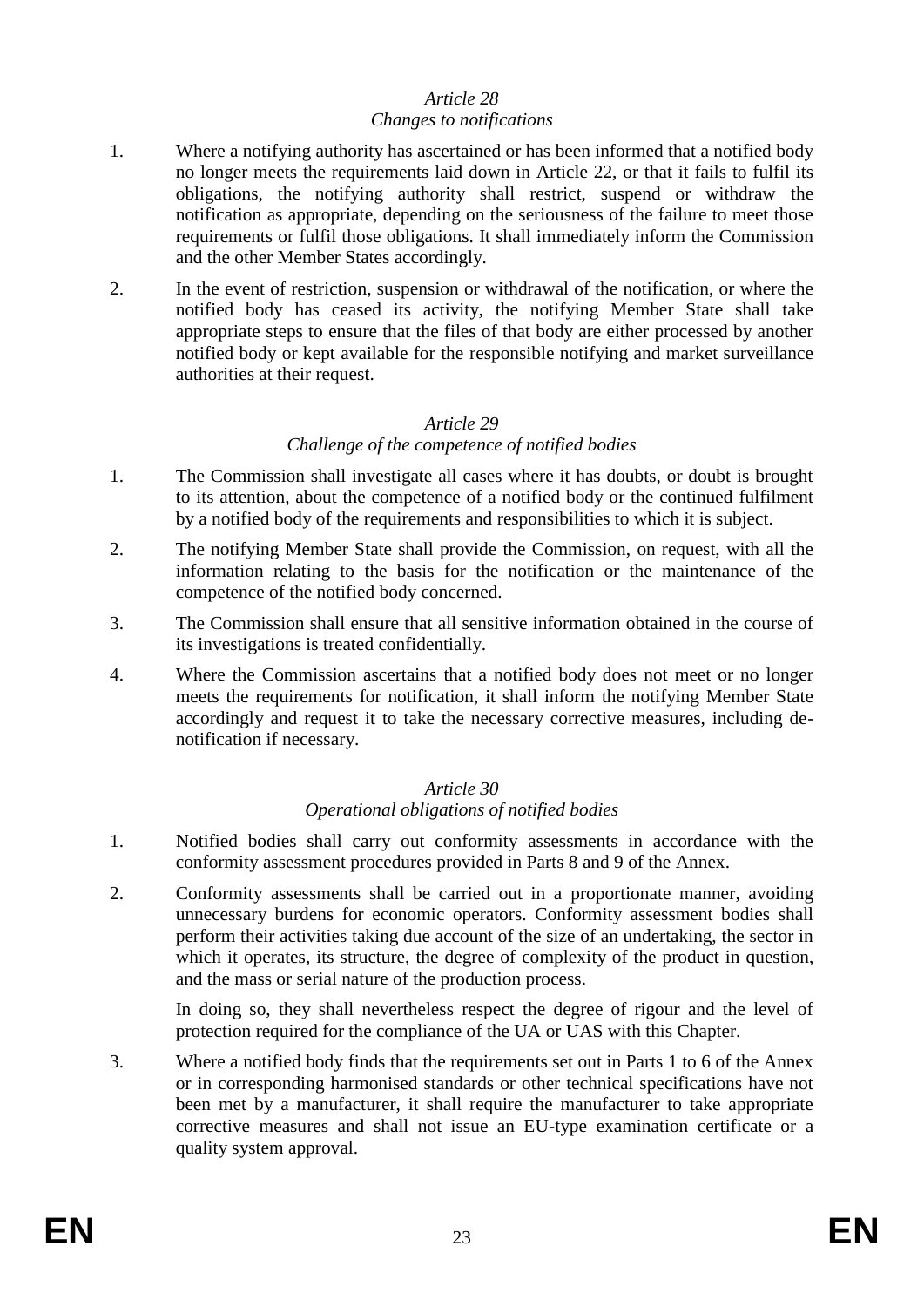- 4. Where, in the course of the monitoring of conformity following the issue of an EUtype examination certificate or a quality system approval, a notified body finds that a product no longer complies, it shall require the manufacturer to take appropriate corrective measures and shall suspend or withdraw the EU-type examination certificate or the quality system approval if necessary.
- 5. Where corrective measures are not taken or do not have the required effect, the notified body shall restrict, suspend or withdraw any EU-type examination certificates or quality system approvals, as appropriate.

#### *Article 31*

#### *Appeal against decisions of notified bodies*

Notified bodies shall ensure that a transparent and accessible appeal procedure against their decisions is available.

#### *Article 32*

#### *Information obligation on notified bodies*

- 1. Notified bodies shall inform the notifying authority of the following:
	- (a) any refusal, restriction, suspension or withdrawal of an EU-type examination certificate or a quality system approval in accordance with the requirements of Parts 8 and 9 of the Annex;
	- (b) any circumstances affecting the scope of, or conditions for, notification;
	- (c) any request for information which they have received from market surveillance authorities regarding conformity assessment activities;
	- (d) on request, conformity assessment activities performed within the scope of their notification and any other activity performed, including cross-border activities and subcontracting.
- 2. Notified bodies shall, in accordance with the requirements of Parts 8 and 9 of the Annex, provide the other bodies notified under this Chapter carrying out similar conformity assessment activities covering the same categories of UA or UAS with the relevant information on issues relating to negative and, on request, positive conformity assessment results.
- 3. Notified bodies shall fulfil information obligations under Parts 8 and 9 of the Annex.

#### *Article 33*

#### *Exchange of experience*

The Commission shall provide for the organisation of exchange of experience between the Member States' national authorities responsible for notification policy.

#### *Article 34*

#### *Coordination of notified bodies*

1. The Commission shall ensure that appropriate coordination and cooperation between bodies notified under this Chapter are put in place and properly operated in the form of a sectorial group of notified bodies.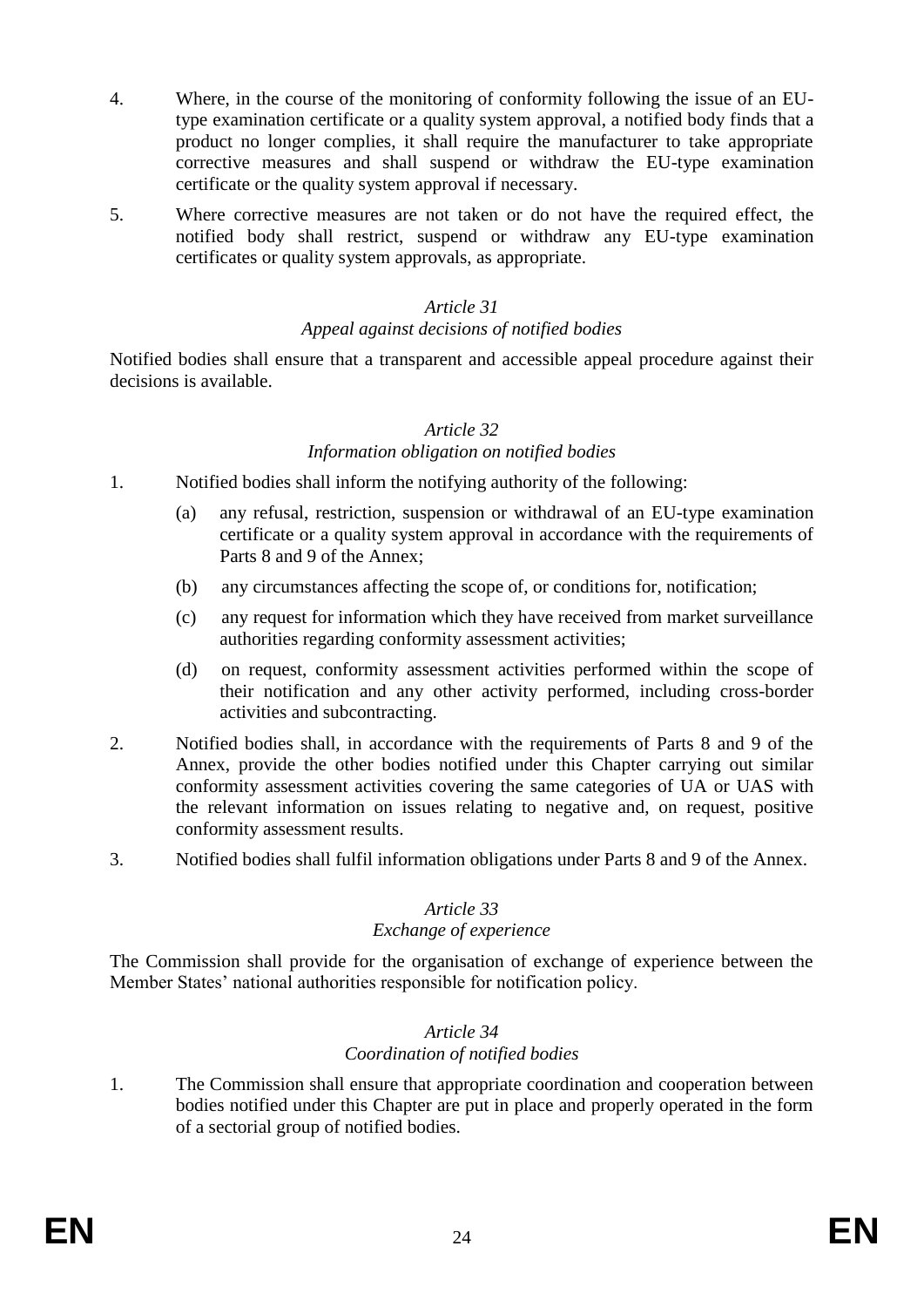2. Notified bodies shall participate in the work of that group, directly of by means of designated representatives.

## **SECTION 5**

## **UNION MARKET SURVEILLANCE, CONTROL OF PRODUCTS ENTERING THE UNION MARKET AND UNION SAFEGUARD PROCEDURE**

#### *Article 35*

#### *Market surveillance and control of products entering the Union market*

- 1. Member States shall organise and perform surveillance of the products that are placed on the Union market in accordance with paragraph 3 of Article 15 and Articles 16 to 26 of Regulation (EC) No 765/2008.
- 2. Member States shall organise and perform control of the products that enter the Union market in accordance with paragraph 5 of Article 15 and Articles 27, 28 and 29 of Regulation (EC) No 765/2008.
- 3. Member States shall ensure that their market surveillance and border control authorities cooperate with the competent authorities designated under Article 17 of Regulation (EU) …/… [IR] on safety matters and shall establish appropriate communication and coordination mechanisms between them, making the best use of the information contained in the occurrence reporting system defined in Regulation (EU) No  $376/2014$  of the European Parliament and of the Council<sup>14</sup> and the information systems defined in Articles 22 and 23 of Regulation (EC) No 765/2008.

#### *Article 36*

### *Procedure for dealing with products presenting a risk at national level*

1. Where the market surveillance authorities of one Member State have taken action pursuant to Article 20 of Regulation (EC) No 765/2008, or where they have sufficient reason to believe that a product presents a risk to the health or safety of persons or to other aspects of public interest protection covered by this Chapter, they shall carry out an evaluation in relation to the product concerned, covering all applicable requirements laid down in this Chapter. The relevant economic operators shall cooperate as necessary with the market surveillance authorities for that purpose.

Where, in the course of the evaluation referred to in the first subparagraph, the market surveillance authorities find that the product does not comply with the requirements laid down in this Chapter, they shall, without delay, require the relevant economic operator to take all appropriate corrective actions to bring the product into compliance with those requirements, to withdraw the product from the market, or to recall it within a reasonable period, commensurate with the nature of the risk, as they may prescribe.

The market surveillance authorities shall inform the relevant notified body accordingly.

 $14$ Regulation (EU) No 376/2014 of the European Parliament and of the Council of 3 April 2014 on the reporting, analysis and follow-up of occurrences in civil aviation, amending Regulation (EU) No 996/2010 of the European Parliament and of the Council and repealing Directive 2003/42/EC of the European Parliament and of the Council and Commission Regulations (EC) No 1321/2007 and (EC) No 1330/2007 (OJ L 122, 24.4.2014, p. 18).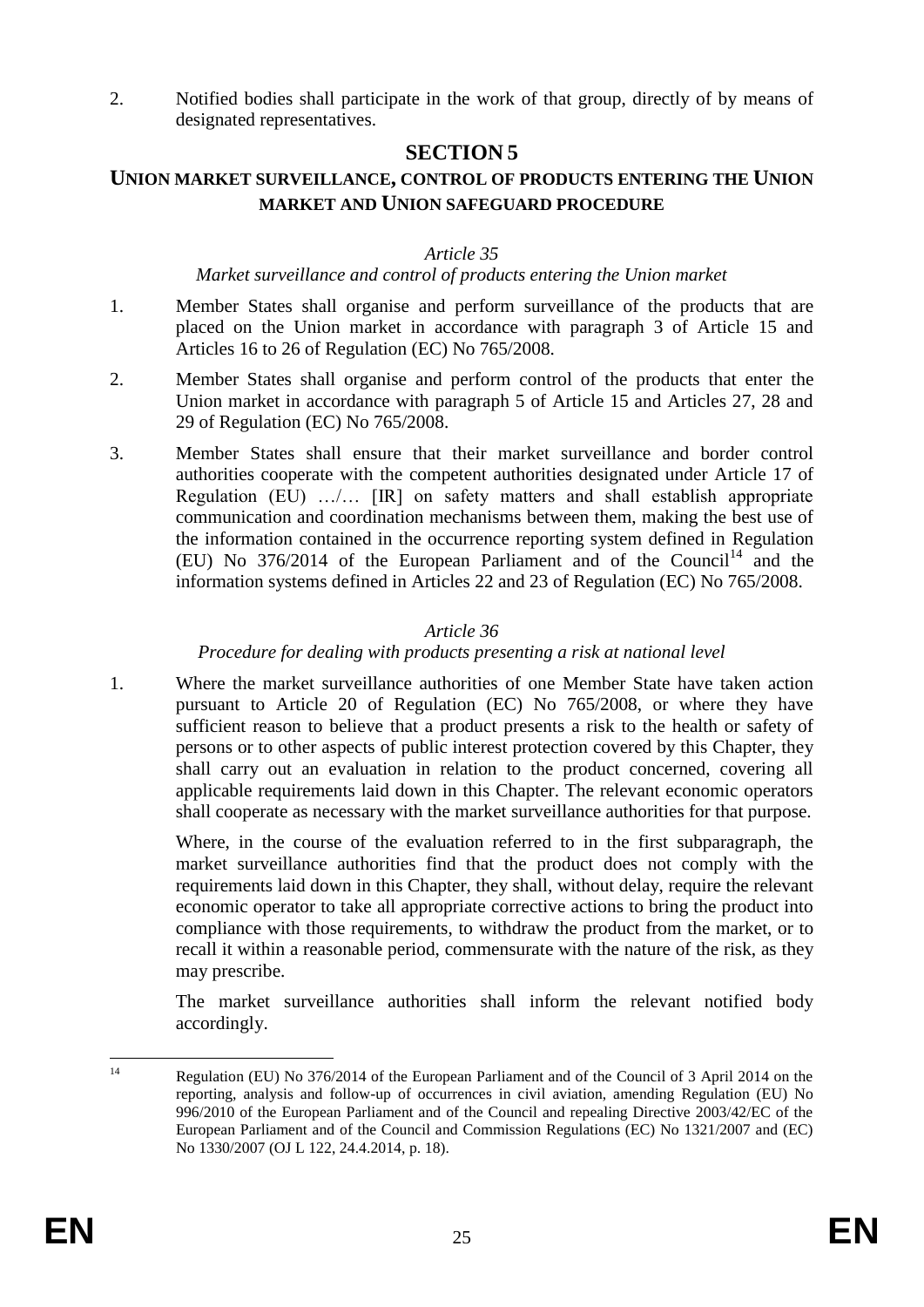Article 21 of Regulation (EC) No 765/2008 shall apply to the measures referred to in the second subparagraph of this paragraph*.*

- 2. Where the market surveillance authorities consider that non-compliance is not restricted to their national territory, they shall inform the Commission and the other Member States of the results of the evaluation and of the actions which they have required the economic operator to take.
- 3. The economic operator shall ensure that all appropriate corrective action is taken in respect of all products concerned that it has made available on the market throughout the Union.
- 4. Where the relevant economic operator does not take adequate corrective action within the period referred to in the second subparagraph of paragraph 1, the market surveillance authorities shall take all appropriate provisional measures to prohibit or restrict the product being made available on their national market, to withdraw the product from that market or to recall it.

The market surveillance authorities shall inform the Commission and the other Member States, without delay, of those measures.

- 5. The information referred to in paragraph 4 shall include all available details, in particular the data necessary for the identification of the non-compliant product, the origin of the product, the nature of the non-compliance alleged and the risk involved, the nature and duration of the national measures taken and the arguments put forward by the relevant economic operator. In particular, the market surveillance authorities shall indicate whether the non-compliance is due to either of the following:
	- (a) failure of the product to meet the requirements set out in Article 4;
	- (b) shortcomings in the harmonised standards referred to in Article 12.
- 6. Member States other than the Member State initiating the procedure under this Article shall, without delay, inform the Commission and the other Member States of any measures adopted and of any additional information at their disposal relating to the non-compliance of the product concerned, and, in the event of disagreement with the adopted national measure, of their objections.
- 7. Where, within three months of receipt of the information referred to in paragraph 5, no objection has been raised by either a Member State or the Commission in respect of a provisional measure taken by a Member State, that measure shall be deemed justified.
- 8. Member States shall ensure that appropriate restrictive measures, such as withdrawal of the product from the market, are taken in respect of the product concerned without delay.

#### *Article 37 Union safeguard procedure*

1. Where, on completion of the procedure set out in paragraphs 3 and 4 of Article 36, objections are raised against a measure taken by a Member State, or where the Commission considers a national measure to be contrary to Union legislation, the Commission shall, without delay, enter into consultation with the Member States and the relevant economic operator or operators and shall evaluate the national measure.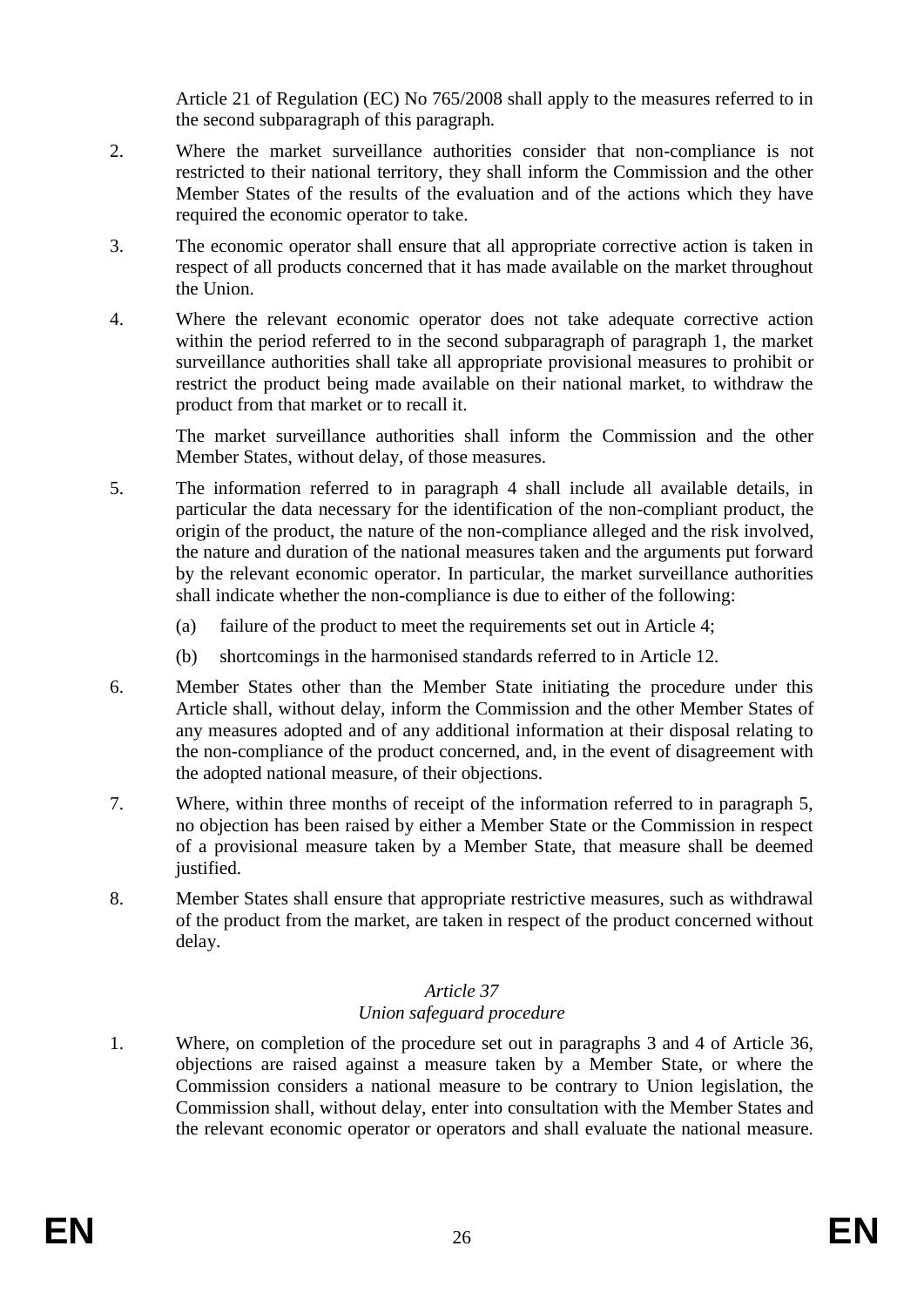On the basis of the results of that evaluation, the Commission shall decide whether the national measure is justified or not.

The Commission shall address its decision to all Member States and shall immediately communicate it to them and the relevant economic operator or operators.

- 2. If the national measure is considered justified, all Member States shall take the necessary measures to ensure that the non-compliant product is withdrawn or recalled from their market, and shall inform the Commission accordingly. If the national measure is considered unjustified, the Member State concerned shall withdraw that measure.
- 3. Where the national measure is considered justified and the non-compliance of the product is attributed to shortcomings in the harmonised standards referred to in point (b) of paragraph 5 of Article 36 of this Regulation, the Commission shall apply the procedure provided for in Article 11 of Regulation (EU) No 1025/2012.

#### *Article 38*

#### *Compliant product which presents a risk*

- 1. Where, having carried out an evaluation under paragraph 1 of Article 36, a Member State finds that, although the product is in compliance with this Chapter, it presents a risk to the health or safety of persons or to other aspects of public interest protection covered by this Chapter, it shall require the relevant economic operator to take all appropriate measures to ensure that the product concerned, when placed on the market, no longer presents that risk, to withdraw the product from the market or to recall it within a reasonable period, commensurate with the nature of the risk, as it may prescribe.
- 2. The economic operator shall ensure that corrective action is taken in respect of all the products concerned that he has made available on the market throughout the Union.
- 3. The Member State shall immediately inform the Commission and the other Member States. That information shall include all available details, in particular the data necessary for the identification of the product concerned, the origin and the supply chain of product, the nature of the risk involved and the nature and duration of the national measures taken.
- 4. The Commission shall, without delay, enter into consultation with the Member States and the relevant economic operator or operators and shall evaluate the national measures taken. On the basis of the results of that evaluation, the Commission shall decide whether the national measure is justified or not and, where necessary, propose appropriate measures.
- 5. The Commission shall address its decision to all Member States and shall immediately communicate it to them and the relevant economic operator or operators.

## *Article 39 Formal non-compliance*

1. Without prejudice to Article 36, where a Member State makes one of the following findings concerning products covered by this Chapter, it shall require the relevant economic operator to put an end to the non-compliance concerned: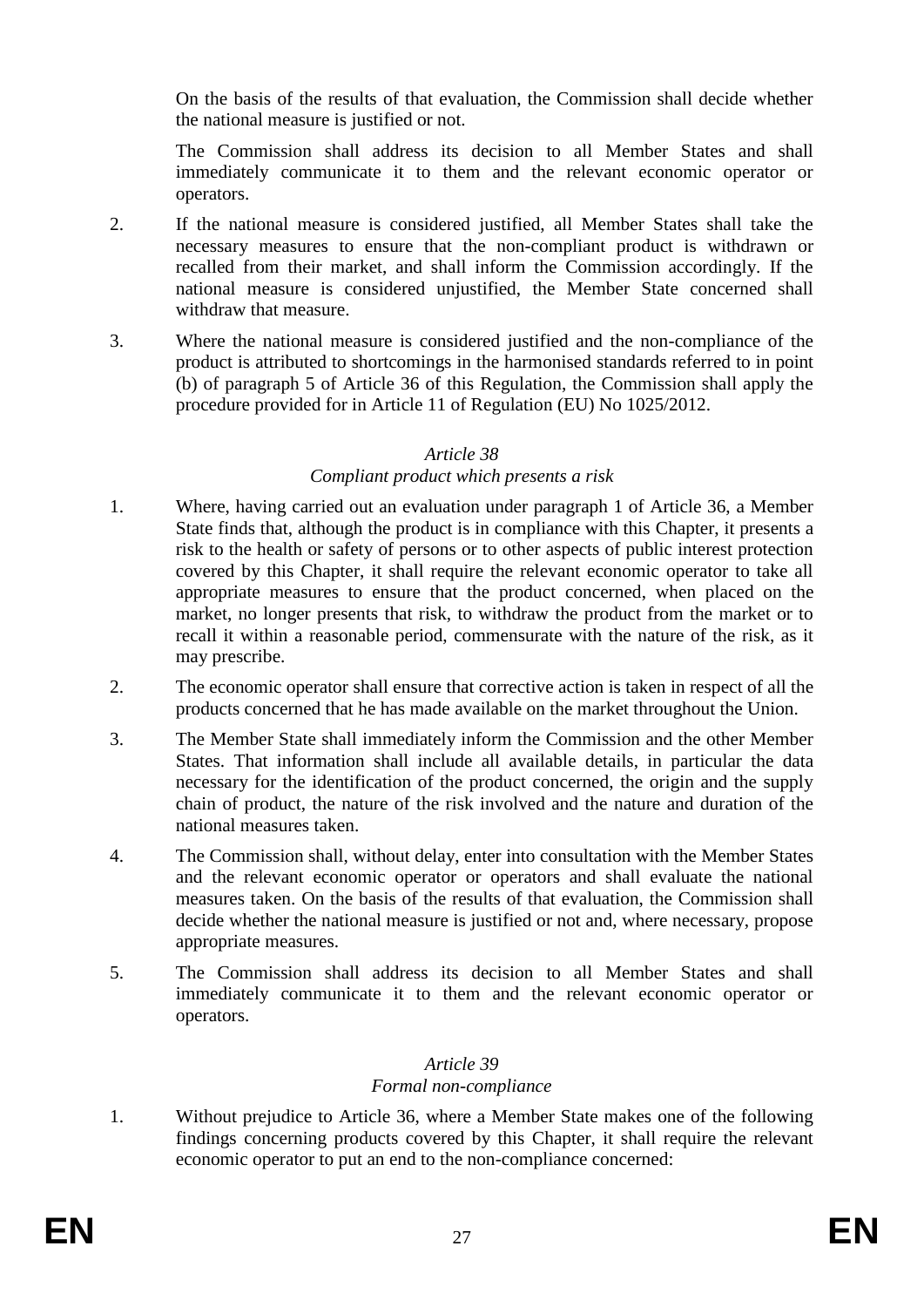- (a) the CE marking has been affixed in violation of Article 30 of Regulation (EC) No 765/2008 or of Article 15 or Article 16 of this Regulation;
- (b) the CE marking or type has not been affixed;
- (c) the identification number of the notified body, where the conformity assessment procedure set out in Part 9 of the Annex is applied, has been affixed in violation of Article 16 or has not been affixed;
- (d) the UA class identification label has not been affixed;
- (e) the indication of the sound power level if required has not been affixed;
- (f) the serial number has not been affixed or has not the correct format;
- (g) the manual or the information notice is not available;
- (h) the EU declaration of conformity is missing or has not been drawn up;
- (i) the EU declaration of conformity has not been drawn up correctly;
- (j) technical documentation is either not available or not complete;
- (k) manufacturer's or importer's name, registered trade name or registered trademark, website address or postal address are missing.
- 2. Where the non-compliance referred to in paragraph 1 persists, the Member State concerned shall take all appropriate measures to restrict or prohibit the product being made available on the market or ensure that it is withdrawn or recalled from the market.

# **CHAPTER III**

# **UAS operated in the 'certified' and 'specific' categories**

#### Article 40

*Requirements for UAS operated in the 'certified' and 'specific' categories*

- 1. The design, production and maintenance of UAS shall be certified if the UAS meets any of the following conditions:
	- (a) it has a characteristic dimension of 3 m or more, and is designed to be operated over assemblies of people;
	- (b) it is designed for transporting people;
	- (c) it is designed for the purpose of transporting dangerous goods and requiring a high level of robustness to mitigate the risks for third parties in case of accident;
	- (d) it is used in the 'specific' category of operations defined in Article 5 of Regulation (EU) ...…/... [IR] and the operational authorisation issued by the competent authority, following a risk assessment provided for in Article 11 of Regulation (EU)  $\ldots$  ... [IR], considers that the risk of the operation cannot be adequately mitigated without the certification of the UAS.
- 2. A UAS subject to certification shall comply with the applicable requirements set out in Commission Regulation (EU) No 748/2012, Commission Regulation (EU) No 640/2015 and Commission Regulation (EU) No 1321/2014.